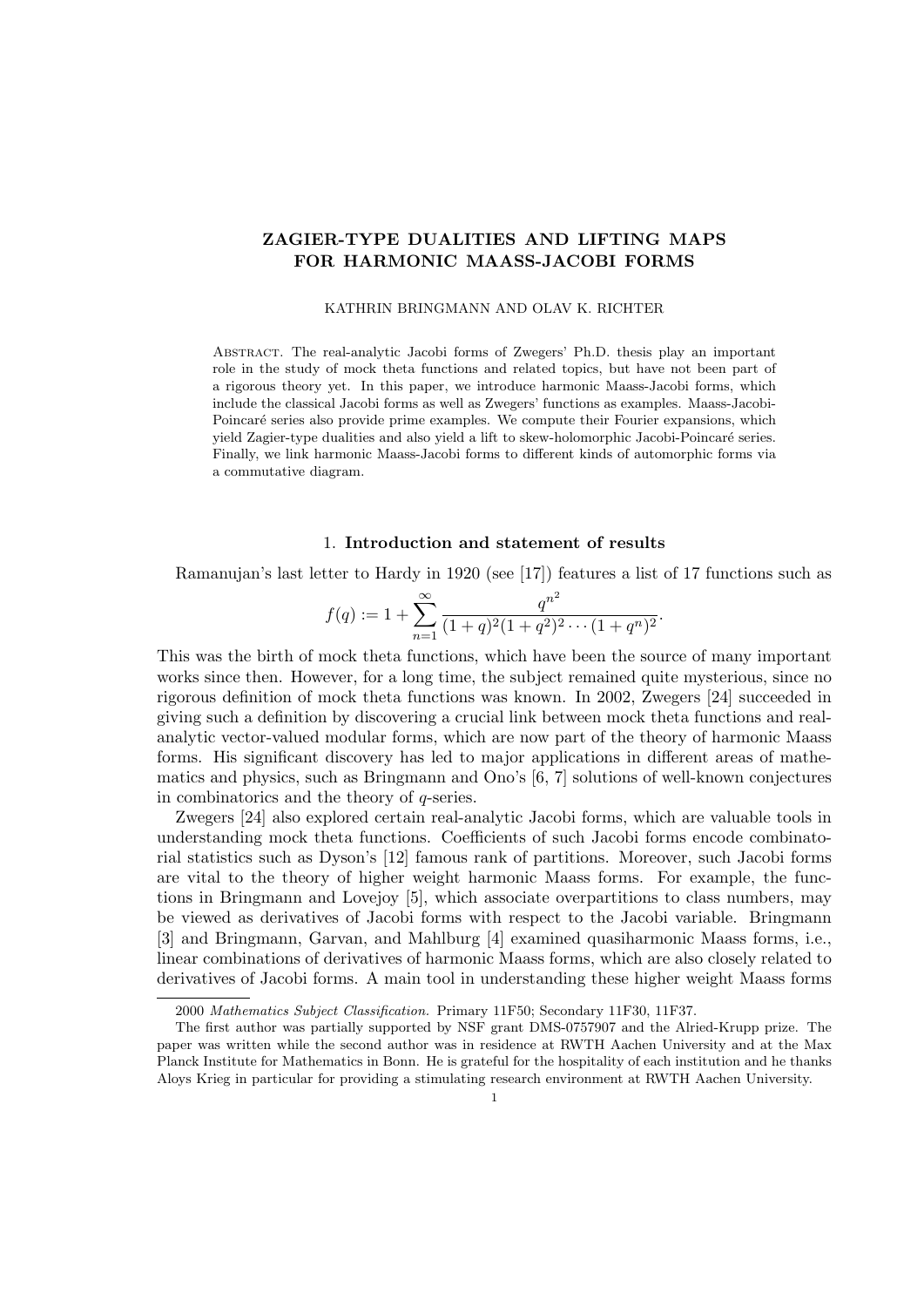is a certain partial differential equation connecting the rank and the crank of partitions (see Atkin and Garvan [1]). This differential equation may be regarded as the action of the heat operator on Jacobi forms in this context (see Bringmann and Zwegers [10]). Furthermore, the Jacobi forms in [24] appear also as key players in the recent paper of Malmendier and Ono [15], where the authors confirmed an important conjecture by Moore and Witten on  $SO(3)$ -Donaldson invariants of  $\mathbb{CP}^2$ .

In this paper, we seek a better understanding of real-analytic Jacobi forms, which should provide new insight on mock theta functions and related topics. More precisely, we propose the study of harmonic Maass-Jacobi forms (see Definition 3). In addition to the usual Jacobi forms, our theory includes the real-analytic Jacobi forms in [24] as well as certain Poincaré series, the main focus of our work here. We introduce a differential operator  $\xi_{k,m}$  (see Equation (15)), whose action on harmonic Maass-Jacobi forms is central to our work. The operator  $\xi_{k,m}$  is an analog of Bruinier's and Funke's [11] operator  $\xi_k$ , which maps harmonic Maass forms of weight k to weakly holomorphic modular forms of weight  $2-k$ , and which has played a major role in the development of harmonic Maass forms. However, in contrast to the action of  $\xi_k$  on harmonic Maass forms, the image of  $\xi_{k,m}$  does not consist of holomorphic functions. Specifically, we prove in this paper:

# Proposition 1. We have

$$
\xi_{k,m}:\widehat{\mathbb{J}}_{k,m}\to J^{sk!}_{3-k,m}.
$$

Here  $\widehat{J}_{k,m}$  denotes the subspace of harmonic Maass-Jacobi forms of weight k and index m which are holomorphic in the Jacobi variable  $z \in \mathbb{C}$  (see Section 4 for details), and  $J_{k,m}^{sk!}$ stands for the space of Skoruppa's [20, 21] (weak) skew-holomorphic Jacobi forms of weight k and index m, which are reviewed in Section 3. Moreover, we write  $\hat{\mathbb{J}}_{k,m}^{cusp}$  for the pre-image of  $J_{3-k,m}^{sk,cusp}$  under  $\xi_{k,m}$ , where  $J_{k,m}^{sk,cusp}$  denotes the space of cusp forms in  $J_{k,m}^{sk!}$ .

We now turn our attention to Maass-Jacobi-Poincaré series, which are key examples of  $\widehat{J}_{k,m}^{cusp}$ . We consider normalized Maass-Jacobi-Poincaré series  $\mathcal{P}_{k,m}^{(n,r)}$  (see Equation (22)), which have Fourier expansions of the form

$$
\mathcal{P}_{k,m}^{(n,r)}(\tau,z) = q^n \mathcal{M}_{s,k-\frac{1}{2}}\left(-\frac{\pi D y}{m}\right) e\left(\frac{i D y}{4m}\right) \vartheta_{k,m}^{(r)}(\tau,z) + c(\tau,z) \n+ \sum_{n',r' \in \mathbb{Z}} c_{n,r}^{(k)}(n',r') e\left(\frac{i D' y}{4m}\right) \mathcal{W}_{s,k-\frac{1}{2}}\left(-\frac{\pi D' y}{m}\right) q^{n'} \zeta^{r'},
$$

where here and throughout the paper  $\tau = x + iy \in \mathbb{H}$  (the usual complex upper half plane),  $z = u + iv \in \mathbb{C}, e(w) := e^{2\pi i w}, q := e(\tau), \zeta := e(z), D := r^2 - 4nm, D' := r'^2 - 4n'm,$ and where  $\mathcal{M}_{s,\kappa}$  and  $\mathcal{W}_{s,\kappa}$  are modified Whittaker functions defined in Equations (17) and (19), respectively, and where  $s \in \left\{\frac{k}{2} - \frac{1}{4}\right\}$  $\frac{1}{4}, \frac{5}{4} - \frac{k}{2}$  $\frac{k}{2}$ . Moreover,  $c(\tau, z)$  is a sum over  $n', r'$  with  $D' = 0$  defined in Equation (21) and  $\vartheta_{k,m}^{(r)}$  is a theta function defined in Equation (10). We write

(1) 
$$
c_{n,r}^{(k)}(n',r') = b_{n,r}^{(k)}(n',r') + (-1)^k b_{n,r}^{(k)}(n',-r').
$$

Zagier [22] established a striking duality for Fourier coefficients of weakly holomorphic modular forms. Bringmann and Ono [8] generalized Zagier's results and showed that the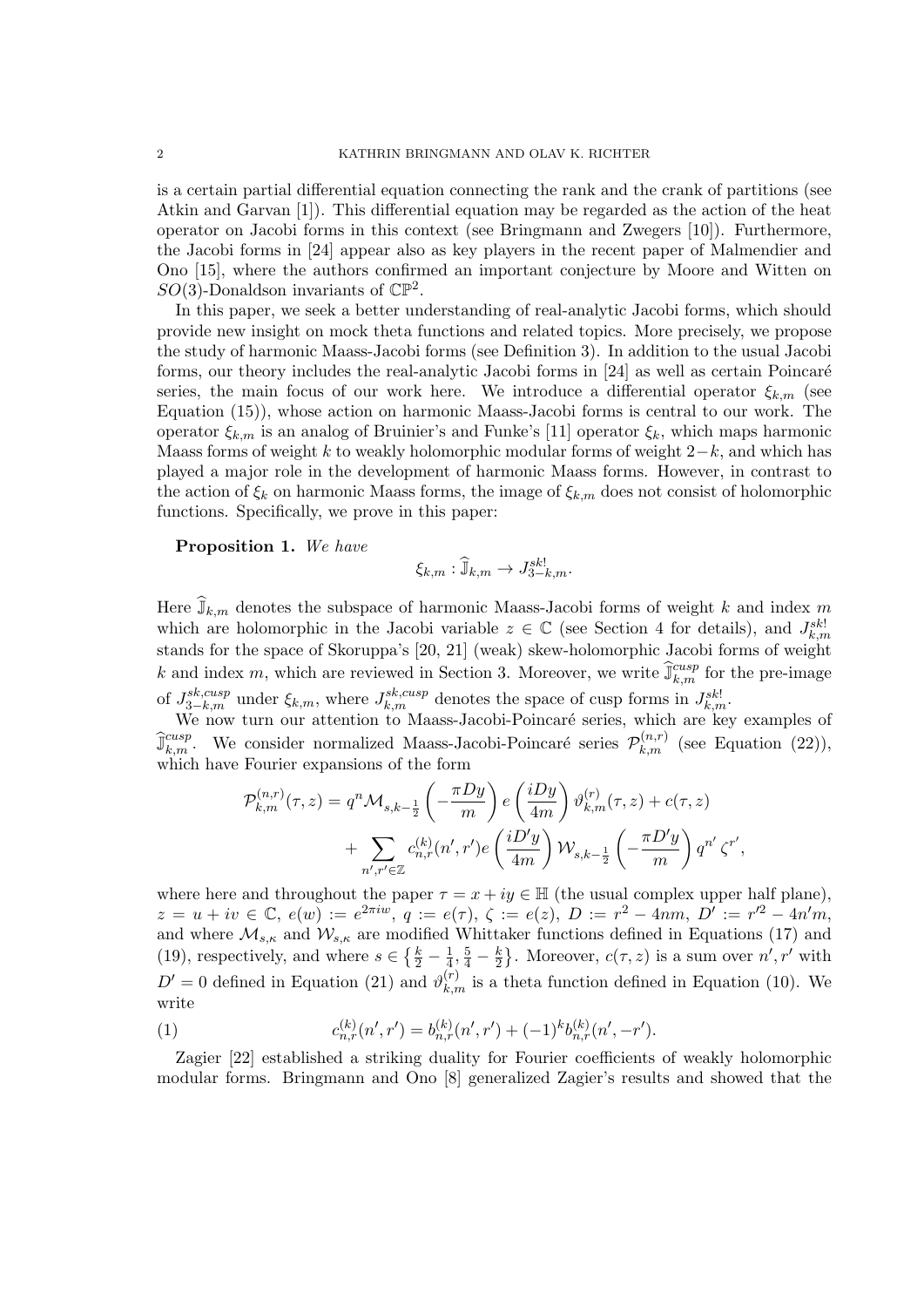duality arises from properties of Fourier coefficients of Maass-Poincaré series. Such a duality cannot hold for the coefficients  $c_{n,r}^{(k)}(n',r')$  of  $\mathcal{P}_{k,m}^{(n,r)}$  due to the appearance of  $(-1)^k$  in Equation (1) and the fact that the weights k and  $3 - k$  are "dual" under the action of  $\xi_{k,m}$  (see Proposition 1). Nevertheless, our first theorem gives Zagier-type dualities for the coefficients  $b_{n,r}^{(k)}(n',r')$ . The half-integral weight Maass-Poincaré series in [8] depend also on some integer and the duality in [8] involves only such series attached to negative integers. The situation here is much more complicated than in the modular case: The Maass-Jacobi-Poincaré series  $\mathcal{P}_{k,m}^{(n,r)}$  depend on the discriminant D and one might expect that a duality for  $\mathcal{P}_{k,m}^{(n,r)}$  would involve only series corresponding to negative discriminants. However, this is not the case, and our first theorem shows that the dualities for the  $b_{n,r}^{(k)}(n',r')$  feature Poincaré series with positive and negative discriminants.

**Theorem 1.** The following dualities hold for the coefficients  $b_{n,r}^{(k)}(n',r')$  of  $\mathcal{P}_{k,m}^{(n,r)}$ .

(1) If  $D = r^2 - 4nm < 0$  and  $D' = r'^2 - 4n'm < 0$ , then

$$
b_{n,r}^{(k)}(n',r') = -b_{n',r'}^{(3-k)}(n,r).
$$

(2) If  $D = r^2 - 4nm > 0$ ,  $D' = r'^2 - 4n'm < 0$ , and  $k > 3$ , then

$$
b_{n,r}^{(k)}(n',r') = -b_{n',r'}^{(3-k)}(n,r).
$$

Remark: Statement (1) in Theorem 1 is a duality between holomorphic parts of Jacobi-Poincaré series analogous to the duality in  $[8]$ . However, Statement (2) establishes a duality between holomorphic and non-holomorphic parts:  $b_{n,r}^{(k)}(n',r')$  belongs to the holomorphic part of  $\mathcal{P}_{k,m}^{(n,r)}$ , while  $-b_{n',r'}^{(3-k)}$  $\int_{n',r'}^{(3-k)}(n,r)$  belongs to the non-holomorphic part of  $-\mathcal{P}_{3-k,m}^{(n',r')}$ .

Our second Theorem asserts that  $\xi_{k,m}$  maps the Maass-Jacobi-Poincaré series  $\mathcal{P}_{k,m}^{(n,r)}$  (with  $D > 0$ ) to the skew-holomorphic Jacobi-Poincaré series  $P_{3-k,m}^{(n,r)sk}$ , which is defined in Equation (8).

**Theorem 2.** If  $D = r^2 - 4nm > 0$ , then we have

$$
\xi_{k,m}\left(\mathcal{P}_{k,m}^{(n,r)}\right)=P_{3-k,m}^{(n,r)\,sk}.
$$

**Remark:** The skew-holomorphic Jacobi-Poincaré series  $P_{k,m}^{(n,r) \, sk}$  form a basis of  $J_{k,m}^{sk,cusp}$ . With the help of Theorem 2, we see that the map  $\xi_{k,m} : \hat{\mathbb{J}}_{k,m}^{cusp} \to J_{3-k,m}^{sk,cusp}$  is surjective.

Finally, we explore lifts between different spaces of automorphic forms. Let  $S_{\frac{5}{2}-k}^{+}$  denote the usual plus space of cuspidal holomorphic modular forms of weight  $\frac{5}{2} - k$  and write  $\widehat{\mathbb{S}}_{k-\frac{1}{2}}^+$ for its pre-image under  $\xi_{k-\frac{1}{2}}$ . We prove that the following diagram is commutative: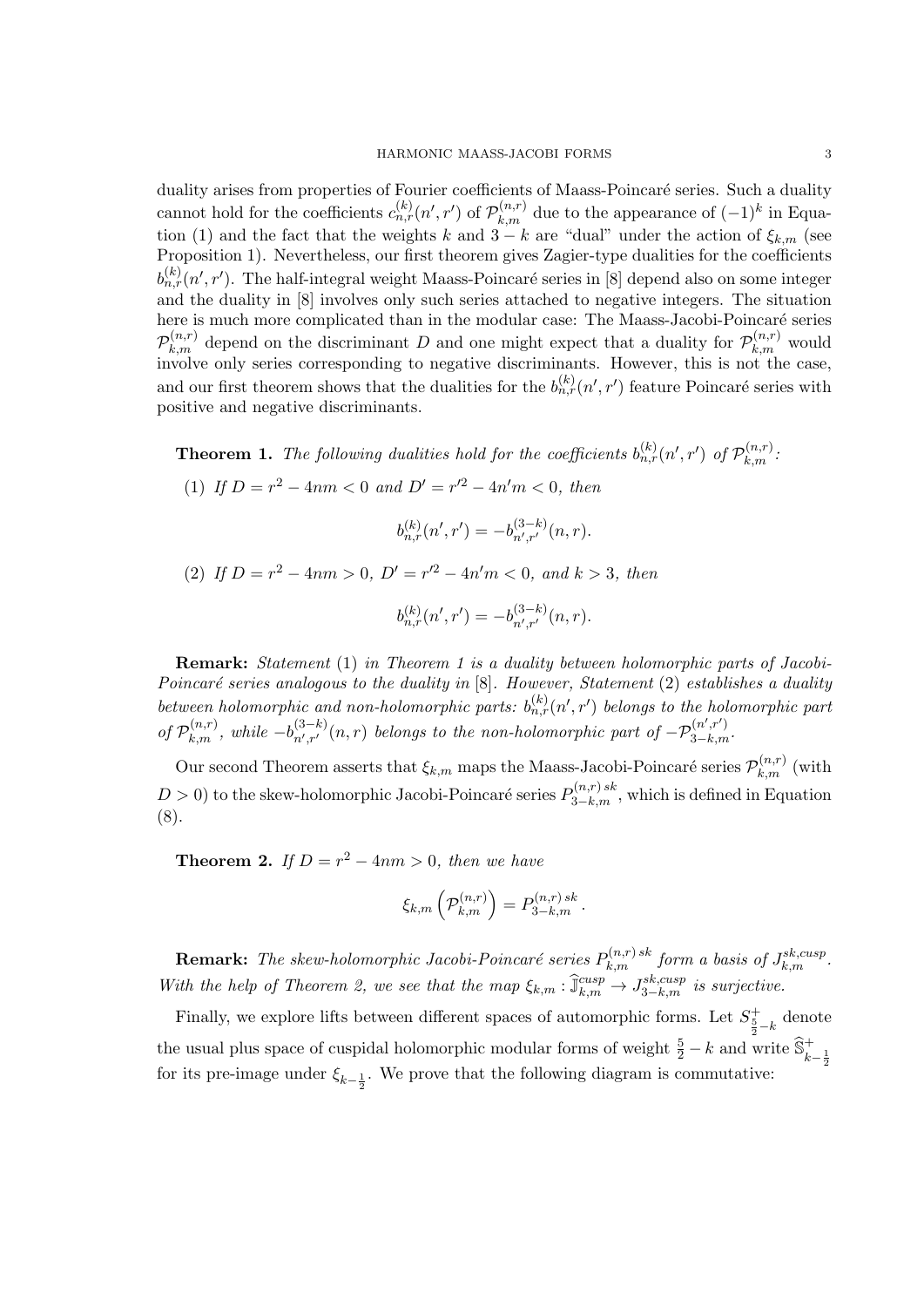(2)  

$$
\widehat{\mathbb{S}}_{k-\frac{1}{2}}^{+} \xrightarrow{\xi_{k-\frac{1}{2}}} S_{\frac{5}{2}-k}^{+}
$$

$$
\downarrow F_{\theta}
$$

$$
\widehat{\mathbb{J}}_{k,1}^{cusp} \xrightarrow{\xi_{k,1}} J_{3-k,1}^{sk,cusp}
$$

where  $\mathbb{F}_{\theta}$  and  $F_{\theta}$  are lifts given in terms of theta functions (see Section 6 for details).

The paper is organized as follows. In Section 2, we recall the notion of harmonic Maass forms. In Section 3, we briefly discuss skew-holomorphic Jacobi forms. In Section 4, we present harmonic Maass-Jacobi forms. In Section 5, we come to the heart of the paper. Here we determine the Fourier expansions of Maass-Jacobi-Poincaré series, which allow us to prove Theorem 1 and Theorem 2. In Section 6, we show that Diagram (2) is commutative.

#### 2. Harmonic Maass forms

Zwegers showed in his Ph.D. thesis [24] that mock theta functions appear as holomorphic parts of harmonic Maass forms of weights 1/2, a fact that has inspired many recent results. We will now introduce some standard notation to briefly review the definition of half-integral weight harmonic Maass forms. For more details, see Fay [14], Bruinier and Funke [11], and also Ono [?], who gives a good overview of the recent development of harmonic Maass forms and its applications to number theory. For a variable w, set  $\partial_w := \frac{\partial}{\partial w}$  and let

$$
\Delta_k := (\tau - \overline{\tau})^2 \partial_{\tau \overline{\tau}} + k(\tau - \overline{\tau}) \partial_{\overline{\tau}}
$$

be the weight k hyperbolic Laplacian. Let  $\Gamma_0(4) := \{(\begin{smallmatrix} * & * \\ c & * \end{smallmatrix}) \in SL_2(\mathbb{Z}) \mid c \equiv 0 \pmod{4} \}.$ 

**Definition 1.** A harmonic Maass form of weight  $k \in \frac{1}{2} + \mathbb{Z}$  on  $\Gamma_0(4)$  is a smooth function  $g: \mathbb{H} \to \mathbb{C}$  satisfying the following:

(1) For all  $\begin{pmatrix} a & b \\ c & d \end{pmatrix} \in \Gamma_0(4)$ , we have

$$
g\left(\frac{a\tau+b}{c\tau+d}\right) = \left(\frac{c}{d}\right)^{2k} \epsilon_d^{-2k} (c\tau+d)^k \ g(\tau).
$$

Here  $\left(\frac{c}{d}\right)$  $\frac{c}{d}$  denotes the Jacobi symbol,  $\epsilon_d = 1$  for  $d \equiv 1 \pmod{4}$  and  $\epsilon_d = i$  for  $d \equiv 3$ 

- There  $\begin{pmatrix} \frac{\pi}{d} \end{pmatrix}$  denotes the success symbol,  $\epsilon_d 1$  for  $a \equiv 1 \pmod{4}$ , and  $\epsilon_d 1$  (mod 4), and  $\sqrt{\tau}$  is the principal branch of the holomorphic square root.
- (2) We have that  $\Delta_k(q) = 0$ .
- (3) The function g has at most linear exponential growth at all the cusps of  $\Gamma_0(4)$ .

Let  $\widehat{\mathbb{M}}_k$  denote the space of harmonic Maass forms of weight k.

The above definition can be extended to other groups in the usual way. Note that harmonic Maass forms have Fourier expansions of the form

(3) 
$$
g(\tau) = c_g^{-} y^{1-k} + \sum_{n \gg -\infty} c_g^{+}(n) q^n + \sum_{n \ll \infty} c_g^{-}(n) H(2\pi n y) e(nx).
$$

Here  $c_g^+ + \sum_{n \gg -\infty} c_g^+(n)q^n$  is the holomorphic part of  $g$ ,  $c_g^- y^{1-k} + \sum_{n \ll \infty} c_g^-(n)H(2\pi ny)e(nx)$ is the non-holomorphic part of g, and the function H (defined on page 55 of [11]) is a solution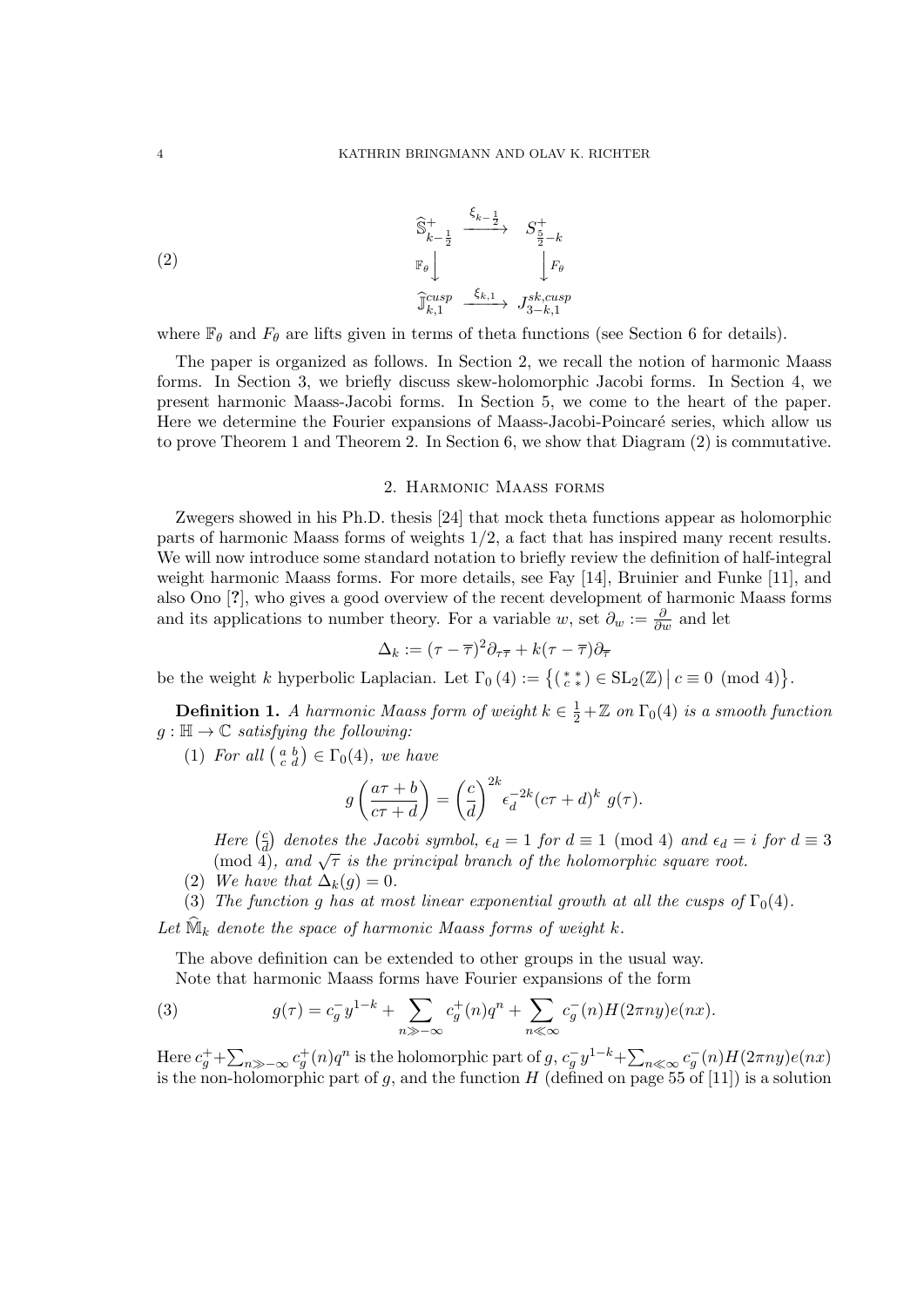to the second order linear differential equation

$$
\frac{\partial^2}{\partial w^2} f(w) - f(w) + \frac{k}{w} \left( \frac{\partial}{\partial w} f(w) + f(w) \right) = 0.
$$

The function  $H(t)$  has the asymptotic behavior

$$
H(t) \sim \begin{cases} (2|t|)^{-k} e^{-|t|} & \text{for } t \to -\infty, \\ (-2t)^{-k} e^t & \text{for } t \to \infty. \end{cases}
$$

Moreover, in the case that  $t < 0$ , we have

(4) 
$$
H(t) = e^{-t} \Gamma(1 - k, -2t),
$$

where  $\Gamma(\alpha, t) := \int_t^{\infty} e^{-w} w^{\alpha-1} dw$  is the incomplete Gamma-function. Let  $\widehat{\mathbb{M}}_k^+$  be the plusspace of harmonic Maass forms, i.e, the space of forms in  $\widehat{M}_k$  whose Fourier expansions in Equation (3) are only over integers n satisfying  $(-1)^{k-\frac{1}{2}}n \equiv 0, 1 \pmod{4}$ .

Furthermore, if  $g \in \widehat{\mathbb{M}}_k$  is holomorphic on  $\mathbb{H}$ , then g is a weakly holomorphic modular form of weight  $k$ , i.e., a meromorphic modular form of weight  $k$  whose poles (if there are any) are supported at the cusps. We write  $M_k^!$  for the space of weakly holomorphic modular forms of weight k and  $M_k^{!+}$  for its plus-space.

Bruinier and Funke [11] introduced the differential operator

(5) 
$$
\xi_k := 2i \left( \frac{\tau - \overline{\tau}}{2i} \right)^k \overline{\partial_{\overline{\tau}}}
$$

and showed that

$$
\xi_k : \widehat{\mathbb{M}}_k \to M_{2-k}^!
$$

This map plays a significant role in theory of harmonic Maass forms and has led to important applications; see for example the work of Bringmann and Ono on Maass-Poincaré series  $[8, 9]$ . Finally, note that if  $g \in \widehat{S}_k$ , the pre-image of  $S_{2-k}$  (the space of cusp forms of weight  $2-k$ ) under  $\xi_k$ , then g has a Fourier expansion of the form

(6) 
$$
g(\tau) = \sum_{n \gg -\infty} c_g^+(n)q^n + \sum_{n < 0} c_g^-(n)\Gamma(1-k, 4\pi|n|y)q^n.
$$

# 3. Skew-holomorphic Jacobi forms

In 1985, Eichler and Zagier [13] systematically developed a theory of (holomorphic) Jacobi forms. Skoruppa [20, 21] introduced skew-holomorphic Jacobi forms, which play a crucial role in understanding liftings of modular forms and Jacobi forms. The theory of Jacobi forms has grown enormously since then with deep connections to modular forms and many other areas of mathematics and physics, for example, the theory of Heegner points, the theory of elliptic genera, string theory, and more recently, mock theta functions.

We will now briefly discuss the definition of skew-holomorphic Jacobi forms. Let  $\Gamma^J :=$  $SL_2(\mathbb{Z}) \ltimes \mathbb{Z}^2$  be the Jacobi group. For fixed integers k and m, define the following slash operator on functions  $\phi : \mathbb{H} \times \mathbb{C} \to \mathbb{C}$ :

$$
\left(\phi\left|_{k,m}^{sk}A\right)(\tau,z):=\phi\left(\frac{a\tau+b}{c\tau+d},\frac{z+\lambda\tau+\mu}{c\tau+d}\right)(c\overline{\tau}+d)^{1-k}|c\tau+d|^{-1}e^{2\pi im\left(-\frac{c(z+\lambda\tau+\mu)^2}{c\tau+d}+\lambda^2\tau+2\lambda z\right)}
$$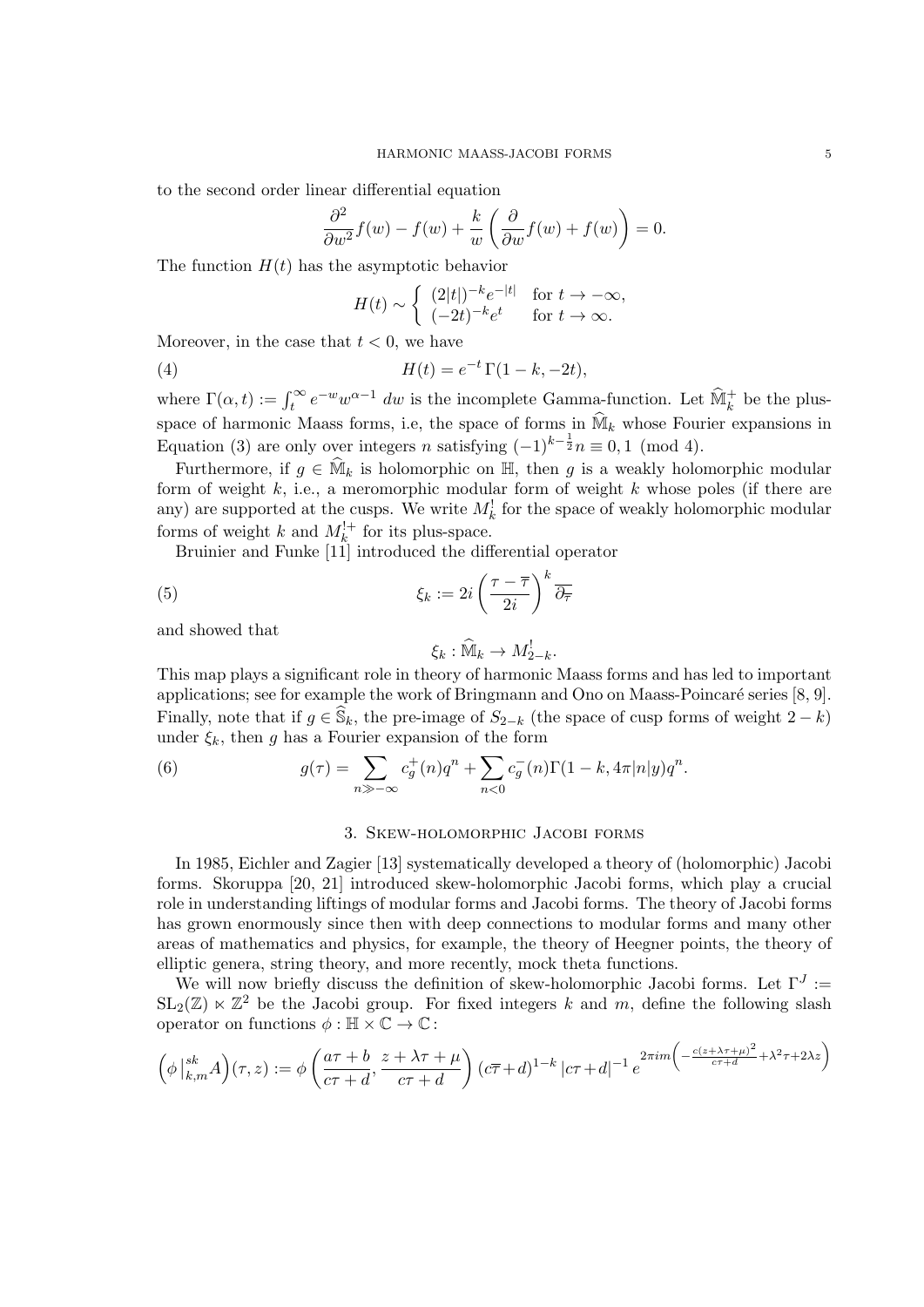for all  $A = \left[ \begin{pmatrix} a & b \\ c & d \end{pmatrix}, (\lambda, \mu) \right] \in \Gamma^J$ . The following definition of weak skew-holomorphic Jacobi forms (slightly) extends the definitions in [20, 21].

**Definition 2.** A function  $\phi : \mathbb{H} \times \mathbb{C} \to \mathbb{C}$  is a weak skew-holomorphic Jacobi form of weight k and index m if  $\phi$  is real-analytic in  $\tau \in \mathbb{H}$ , is holomorphic in  $z \in \mathbb{C}$ , and satisfies the following conditions:

- (1) For all  $A \in \Gamma^J$ ,  $\left(\phi \mid \mathcal{L}\right)$  ${s k \choose k,m} A = \phi.$
- (2) The Fourier expansion of  $\phi$  is of the form

(7) 
$$
\phi(\tau, z) = \sum_{\substack{n, r \in \mathbb{Z} \\ D \gg -\infty}} c(n, r) e\left(\frac{iDy}{2m}\right) q^n \zeta^r.
$$

If the Fourier expansion in Equation (7) is only over  $D \geq 0$ , then  $\phi$  is a skew-holomorphic Jacobi form of weight k and index m as in [20, 21]. If the Fourier expansion in Equation (7) is only over  $D > 0$ , then  $\phi$  is a skew-holomorphic Jacobi cusp form of weight k and index m. We denote the spaces of weak skew-holomorphic Jacobi forms, skew-holomorphic Jacobi forms, and skew-holomorphic Jacobi cusp forms, each of weight  $k$  and index  $m$ , by  $J_{k,m}^{sk!}$ ,  $J_{k,m}^{sk}$ , and  $J_{k,m}^{sk,cusp}$ , respectively.

**Remark:** Note that the Fourier expansion (7) implies that  $L_m(\phi) = 0$ , where  $L_m :=$  $8\pi im\partial_{\tau} - \partial_{zz}$  is the heat operator.

We will next recall the skew-holomorphic Jacobi-Poincaré series in Skoruppa [19]. Let  $D = r^2 - 4nm > 0$  with  $r, n \in \mathbb{Z}$ . Set

$$
\Psi_{k,m}^{n,r}(\tau,z) := e(n\tau + rz)e\left(\frac{iDy}{2m}\right),\,
$$

and for  $k \geq 3$ , define

(8) 
$$
P_{k,m}^{(n,r)\,sk}(\tau,z) := \sum_{A \in \Gamma_{\infty}^J \backslash \Gamma^J} \left( \Psi_{k,m}^{n,r} \big|_{k,m}^{sk} A \right) (\tau,z),
$$

where  $\Gamma_{\infty}^{J} := \left\{ \begin{bmatrix} \begin{pmatrix} 1 & \eta \\ 0 & 1 \end{pmatrix}, (0, n) \end{bmatrix} \mid \eta, n \in \mathbb{Z} \right\}$ . The Fourier expansion of  $P_{k,m}^{(n,r)sk}$  features the Kloosterman sum  $K_c(n,r,n',r')$  and certain theta series  $\vartheta_{\kappa,m}^{(r)}$ , which we now define: Let

(9) 
$$
K_c(n,r,n',r') := e_{2mc}(-rr') \sum_{\substack{d \pmod{c}^* \\ \lambda \pmod{c}}} e_c (\bar{d}m\lambda^2 + n'd - r'\lambda + \bar{d}n + \bar{d}r\lambda),
$$

where  $e_c(x) := e^{\frac{2\pi ix}{c}}$ , the sum over d runs through the primitive residue classes modulo c, and  $\bar{d}$  is the inverse of d modulo c. Finally, set

(10) 
$$
\vartheta_{\kappa,m}^{(r)}(\tau,z) := \sum_{\lambda \in \mathbb{Z}} q^{\lambda^2 m} \zeta^{2m\lambda} \left( q^{r\lambda} \zeta^r + (-1)^{\kappa} q^{-r\lambda} \zeta^{-r} \right).
$$

The following theorem of [19] states that  $P_{k,m}^{(n,r)sk}$  is a skew-holomorphic Jacobi cusp form of weight k and index m and, in particular, gives the Fourier expansion of  $P_{k,m}^{(n,r)sk}$ .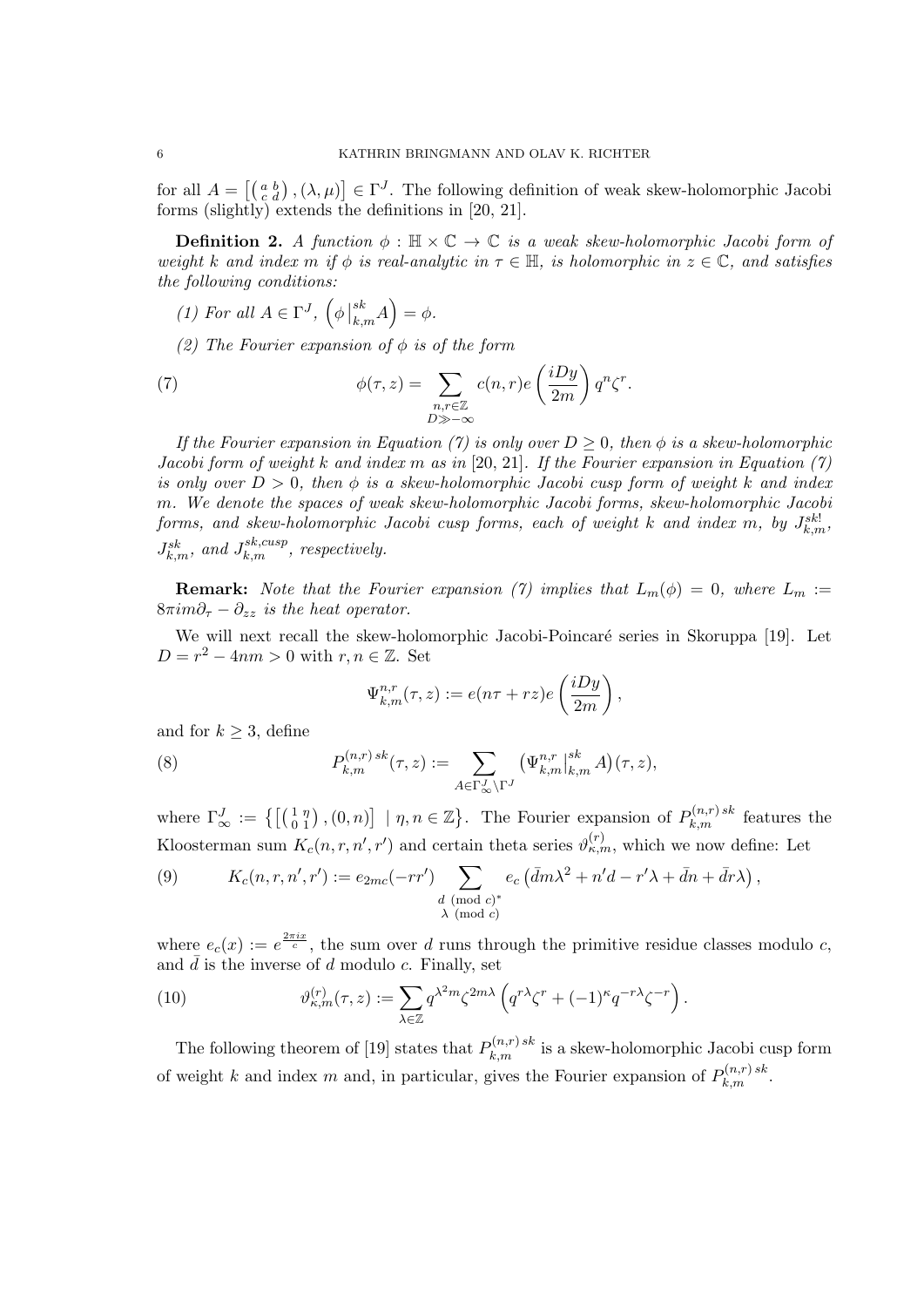**Theorem 3.** The Poincaré series  $P_{k,m}^{(n,r)sk}$  are elements of  $J_{k,m}^{sk,cusp}$ . Moreover,

$$
P_{k,m}^{(n,r)\,sk}(\tau,z)=q^n e\left(\frac{iDy}{2m}\right)\vartheta_{k-1,m}^{(r)}(\tau,z)+\sum_{\substack{n',r'\in\mathbb{Z}\\ D'>0}}c(n',r')e\left(\frac{iD'y}{2m}\right)q^{n'}\zeta^r
$$

 $(recall D' = r'^2 - 4n'm), where$ 

$$
c(n',r') := b(n',r') + (-1)^{k+1}b(n',-r').
$$

Here

$$
b(n',r') = \sqrt{2\pi i^{-k+1} \left(\frac{D'}{D}\right)^{\frac{k}{2}-\frac{3}{4}} m^{-\frac{1}{2}} \sum_{c>0} c^{-\frac{3}{2}} K_c(n,r,n',-r') J_{k-\frac{3}{2}}\left(\frac{\pi \sqrt{DD'}}{mc}\right),
$$

where J is the usual J-Bessel function.

# 4. Harmonic Maass-Jacobi forms

Maass-Jacobi forms were first introduced by Bernd and Schmidt [2]. Recently, Pitale [16] has used ideas of [2] to give a new and more thorough approach to Maass-Jacobi forms. Nevertheless, there are important types of real-analytic Jacobi forms — such as the Jacobi forms in Section 1.4 of Zwegers  $[24]$  as well as the Maass-Jacobi-Poincaré series studied in Section 5 — which have not been part of a theory yet and which do not fit into the framework of [16]. In this section, we suggest a theory of harmonic Maass-Jacobi forms which includes the holomorphic Jacobi forms of Eichler and Zagier [13] as well as the real-analytic Jacobi forms in Section 1.4 of  $[24]$  and the Poincaré series in Section 5 as explicit examples.

For fixed integers k and m, define the following slash operator on functions  $\phi : \mathbb{H} \times \mathbb{C} \to \mathbb{C}$ :

$$
(11) \quad \left(\phi\big|_{k,m}A\right)(\tau,z) := \phi\left(\frac{a\tau+b}{c\tau+d}, \frac{z+\lambda\tau+\mu}{c\tau+d}\right)(c\tau+d)^{-k}e^{2\pi im\left(-\frac{c(z+\lambda\tau+\mu)^2}{c\tau+d} + \lambda^2\tau + 2\lambda z\right)}
$$

for all  $A = \begin{bmatrix} \begin{pmatrix} a & b \\ c & d \end{pmatrix}, (\lambda, \mu) \end{bmatrix} \in \Gamma^J$ . It is well known that Equation (11) can be extended to an action  $\Big|_{k,m}^{\mathbb{R}}$  of the real Jacobi group on  $\mathbb{C}^{\infty}(\mathbb{H}\times\mathbb{C})$ . The center of the universal enveloping algebra of the real Jacobi group is generated by a linear element and a cubic element, the *Casimir element*. The linear element acts by scalars under  $\vert_{k,m}^{\mathbb{R}}$  and the action of the Casimir element under  $\vert_{k,m}^{\mathbb{R}}$  is given (up to the constant  $\frac{5}{8} + \frac{3k-k^2}{2}$  $\frac{-k^2}{2}$ ) by the following differential operator:

$$
C^{k,m} := -2(\tau - \overline{\tau})^2 \partial_{\tau \overline{\tau}} - (2k - 1)(\tau - \overline{\tau})\partial_{\overline{\tau}} + \frac{(\tau - \overline{\tau})^2}{4\pi im} \partial_{\overline{\tau}zz} + \frac{k(\tau - \overline{\tau})}{4\pi im} \partial_{z\overline{z}} + \frac{(\tau - \overline{\tau})(z - \overline{z})}{4\pi im} \partial_{zz\overline{z}} - 2(\tau - \overline{\tau})(z - \overline{z})\partial_{\tau \overline{z}} + k(z - \overline{z})\partial_{\overline{z}} + \frac{(\tau - \overline{\tau})^2}{4\pi im} \partial_{\tau \overline{z}} + \left(\frac{(z - \overline{z})^2}{2} + \frac{k(\tau - \overline{\tau})}{4\pi im}\right) \partial_{\overline{z}} + \frac{(\tau - \overline{\tau})(z - \overline{z})}{4\pi im} \partial_{z\overline{z}}.
$$

In particular,  $C^{k,m}$  commutes with the action in Equation (11), i.e., if  $A \in \Gamma^J$ , then  $(12)$  $C^{k,m} \phi$   $\Big) \Big|_{k,m} A = C^{k,m} \left( \phi \big|_{k,m} A \right)$ .

 $\overline{\phantom{a}}$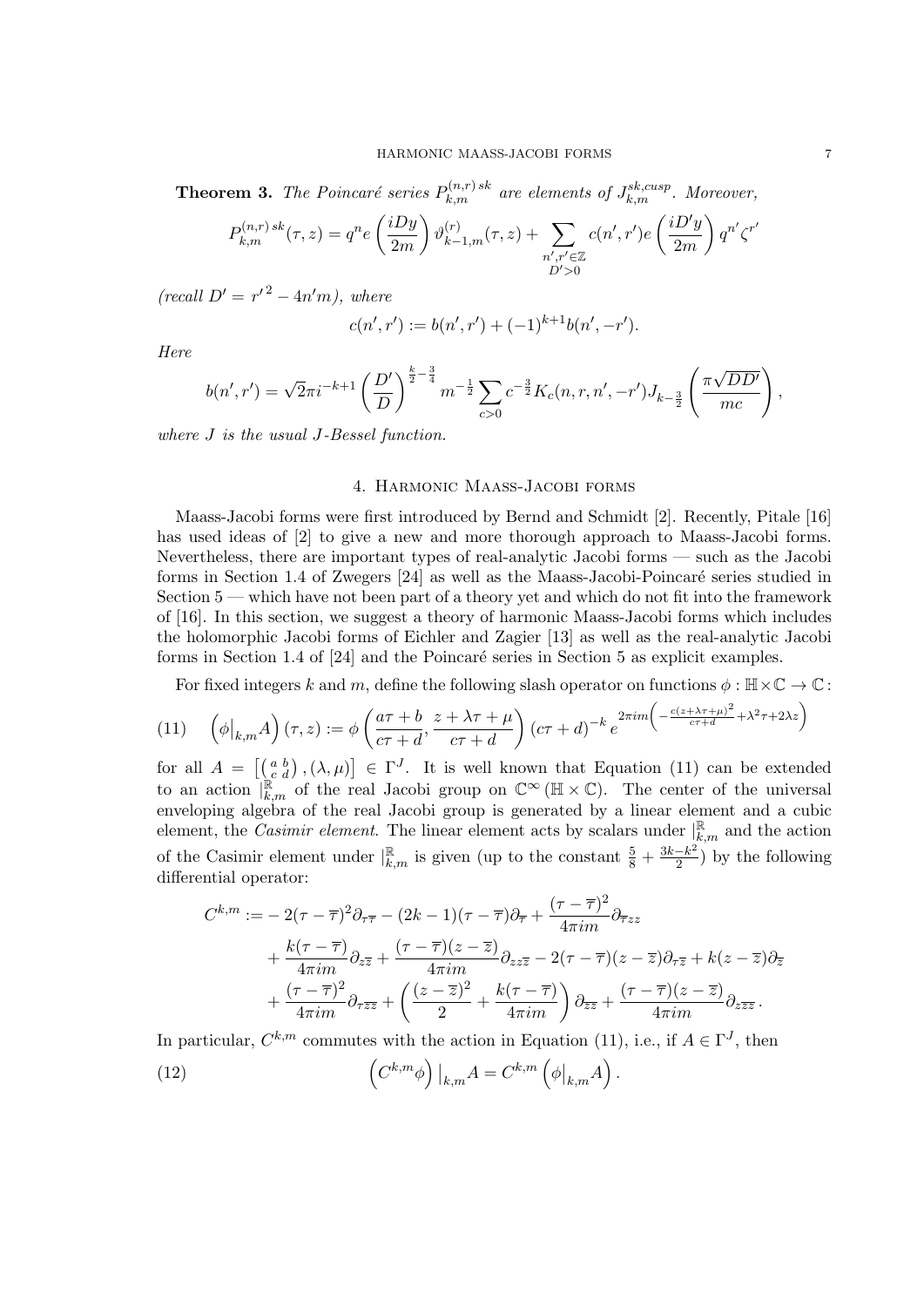**Definition 3.** A function  $\phi : \mathbb{H} \times \mathbb{C} \to \mathbb{C}$  is a harmonic Maass-Jacobi form of weight k and index m if  $\phi$  is real-analytic in  $\tau \in \mathbb{H}$  and  $z \in \mathbb{C}$ , and satisfies the following conditions:

- (1) For all  $A \in \Gamma^J$ ,  $(\phi \big|_{k,m} A) = \phi$ .
- (2) We have that  $C^{k,m}(\phi) = 0$ .
- (3) We have that  $\phi(\tau, z) = O(e^{ay}e^{2\pi m v^2/y})$  as  $y \to \infty$  for some  $a > 0$ .

We are particularly interested in harmonic Maass-Jacobi forms, which are holomorphic in z; we denote the space of such forms by  $\widehat{J}_{k,m}$ .

#### Remarks:

(1) It is not hard to see that every  $\phi \in \mathbb{J}_{k,m}$  has a Fourier expansion of the form

$$
(13)
$$

$$
y^{\frac{3}{2}-k} \sum_{\substack{n,r \in \mathbb{Z} \\ D=0}} c^0(n,r) q^n \zeta^r + \sum_{\substack{n,r \in \mathbb{Z} \\ D \ll \infty}} c^+(n,r) q^n \zeta^r + \sum_{\substack{n,r \in \mathbb{Z} \\ D \gg -\infty}} c^-(n,r) H\left(-\frac{\pi Dy}{2m}\right) e\left(\frac{iDy}{4m}\right) q^n \zeta^r,
$$

where the H here differs by the H defined on page 55 of  $[11]$  in that k is replaced by  $k-\frac{1}{2}$  $\frac{1}{2}$ . We call  $\sum_{D\gg-\infty} c^{-}(n,r)H\left(-\frac{\pi Dy}{2m}\right)$  $\left(\frac{iDy}{2m}\right)e\left(\frac{iDy}{2m}\right)$  $\left(\frac{dDy}{2m}\right)q^n\zeta^r$  the non-holomorphic part of  $\phi$  and  $\sum_{D \ll \infty} c^+(n,r)q^n \zeta^r$  the holomorphic part of  $\phi$ .

- (2) If  $\phi$  is a holomorphic Jacobi form of weight k and index m, then  $\phi \in \mathbb{J}_{k,m}$ . The definition of harmonic Maass-Jacobi forms can easily be extended to forms of halfintegral weights and indices. Each real-analytic Jacobi form  $\hat{\mu}$  in Section 1.4 of Zwegers [24] has a decomposition of the form  $\hat{\mu} = \mu_1 + \hat{\mu}_2$ , where  $\mu_1$  is a meromorphic Jacobi form on  $\mathbb{H} \times \mathbb{C}^2$  and where  $\hat{\mu}_2$  is a real analytic Jacobi form on  $\mathbb{H} \times \mathbb{C}$  (see also the footnote (1) on page 7 of Zagier [23]). It can be verified using MAPLE that  $\hat{\mu}_2$  is annihilated by  $C^{1/2,-1/2}$  and hence is a harmonic Maass-Jacobi form of weight  $1/2$  and index  $-1/2$ . Further examples of harmonic Maass-Jacobi forms and their properties are discussed in Section 5.
- (3) The Maass-Jacobi forms in [16] are real-analytic functions  $\phi : \mathbb{H} \times \mathbb{C} \to \mathbb{C}$  which are eigenfunctions of  $\widetilde{\mathcal{C}}^{k,m} := y^{k/2} C^{k,m} y^{-k/2} + \frac{5}{8} + \frac{3k-k^2}{2}$  $\frac{-\kappa^2}{2}$ , invariant under a slashoperator as in Equation (11), except that  $(c\tau + d)^{-k}$  in Equation (11) is replaced by  $\int \frac{c\tau+d}{\tau}$  $\frac{c\tau+d}{|c\tau+d|}$ , and which satisfy the growth condition  $\phi(\tau,z) = O(y^N)$  as  $y \to \infty$  for some  $N > 0$ . Note that the choice of this growth condition is somewhat unfortunate, since, in general, even a holomorphic Jacobi form  $\phi$  does not satisfy  $\phi(\tau, z) = O(y^N)$ as  $y \to \infty$  (independently of z) for some  $N > 0$ . In fact, the identity (see Skoruppa [18])

$$
|q^n \zeta^r| e^{-\frac{2\pi m v^2}{y}} = e^{-\frac{\pi y}{2m} \left( \left( r + \frac{2m v}{y} \right)^2 - D \right)}
$$

applied to the Fourier expansion of a holomorphic Jacobi form shows that such a Jacobi form satisfies Condition (3) of Definition 3.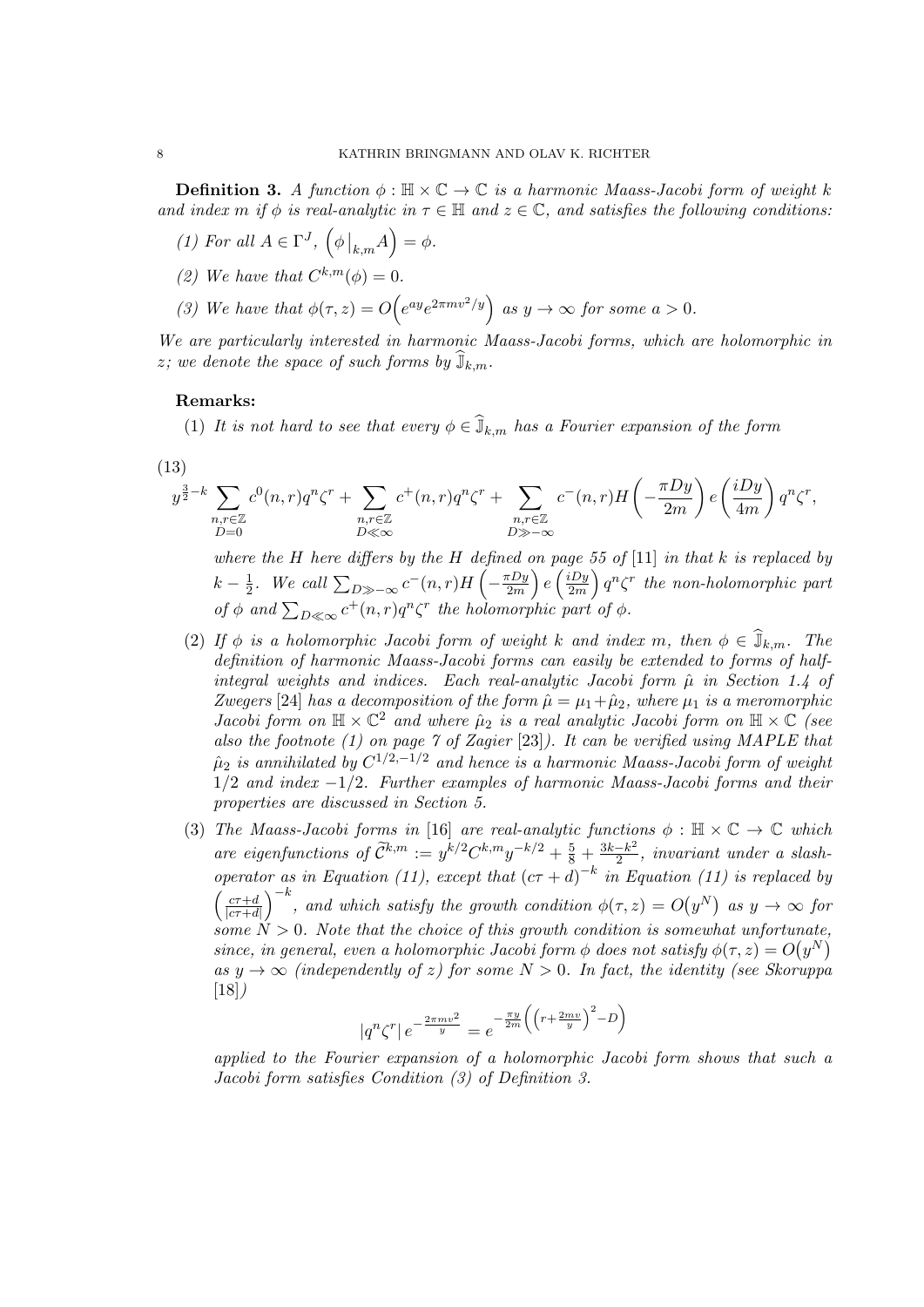A direct computation reveals that

$$
D_{-}^{(m)} := \left(\frac{\tau - \overline{\tau}}{2i}\right) \left( -(\tau - \overline{\tau})\partial_{\overline{\tau}} - (z - \overline{z})\partial_{\overline{z}} + \frac{1}{4\pi m} \left(\frac{\tau - \overline{\tau}}{2i}\right) \partial_{\overline{z}} z \right)
$$

is a "lowering" operator, i.e., if  $\phi$  is a smooth function on  $\mathbb{H} \times \mathbb{C}$  and if  $A \in \Gamma^J$ , then

(14) 
$$
\left(D_{-}^{(m)}\phi\right)\big|_{k-2,m}A=D_{-}^{(m)}\left(\phi\big|_{k,m}A\right).
$$

In the spirit of the definition of  $\xi_k$  in Equation (5), we introduce the differential operator

(15) 
$$
\xi_{k,m} := \left(\frac{\tau - \overline{\tau}}{2i}\right)^{k - 5/2} D_{-}^{(m)}.
$$

We will now prove Proposition 1, which gives the action of  $\xi_{k,m}$  on  $\widehat{J}_{k,m}$ . If  $\phi \in \widehat{J}_{k,m}$ , then Equation (14) implies that  $(\xi_{k,m}\phi)$  $s_{3-k,m}^k A = \xi_{k,m} \phi$  for all  $A \in \Gamma^J$ . Moreover, applying  $\xi_{k,m}$  to a Fourier expansion of the form (13) yields a Fourier expansion of a weak skewholomorphic Jacobi form, which completes the proof of Proposition 1.

We end this section with two remarks.

# Remarks:

(1) In the introduction, we define  $\hat{\mathbb{J}}_{k,m}^{cusp}$  as the pre-image of  $J_{3-k,m}^{sk,cusp}$  under  $\xi_{k,m}$ . Note that elements in  $\widehat{\mathbb{J}}_{k,m}^{cusp}$  have a Fourier expansion of the form

$$
\phi(\tau,z) = \sum_{\substack{n,r \in \mathbb{Z} \\ D \ll \infty}} c^+(n,r)q^n \zeta^r + \sum_{\substack{n,r \in \mathbb{Z} \\ D > 0}} c^-(n,r) \Gamma\left(\frac{3}{2} - k, \frac{\pi D y}{m}\right) q^n \zeta^r.
$$

(2) As in the previous remark, write each function  $\hat{\mu}$  in [24] as  $\hat{\mu} = \mu_1 + \hat{\mu}_2$ . Then  $\hat{\mu}_2(\tau, z)$  is a harmonic Maass-Jacobi form of weight  $1/2$  and index  $-1/2$ , which is not holomorphic in z (where  $z = u - v$  with the variables u and v in [24]). Nevertheless, one can determine its image under  $\xi_{\frac{1}{2},-\frac{1}{2}}$ . One finds that

$$
\xi_{\frac{1}{2},-\frac{1}{2}}(\hat{\mu}_2) = \frac{\sqrt{2}}{\sqrt{y}} e^{-2\pi v^2/y} \sum_{n \in \frac{1}{2} + \mathbb{Z}} (-1)^{n-\frac{1}{2}} \left( n + \frac{v}{y} \right) e^{-\pi i n^2 \overline{\tau}} e^{2\pi i n \overline{z}},
$$

which satisfies the transformation law of a skew-holomorphic Jacobi form of weight  $3/2$  and index  $-1/2$  and is also in the kernel of the heat operator  $4\pi i \partial_{\tau} + \partial_{zz}$ . However,  $\xi_{\frac{1}{2},-\frac{1}{2}}(\hat{\mu}_2)$  is not holomorphic in z and hence it is not a skew-holomorphic Jacobi form in the sense of Definition 2.

#### 5. MAASS-JACOBI-POINCARÉ SERIES AND THE PROOFS OF THEOREM 1 AND THEOREM 2

In this section, we present Maass-Jacobi-Poincaré series. We determine their Fourier expansions, which allow us to prove Theorem 1 and Theorem 2.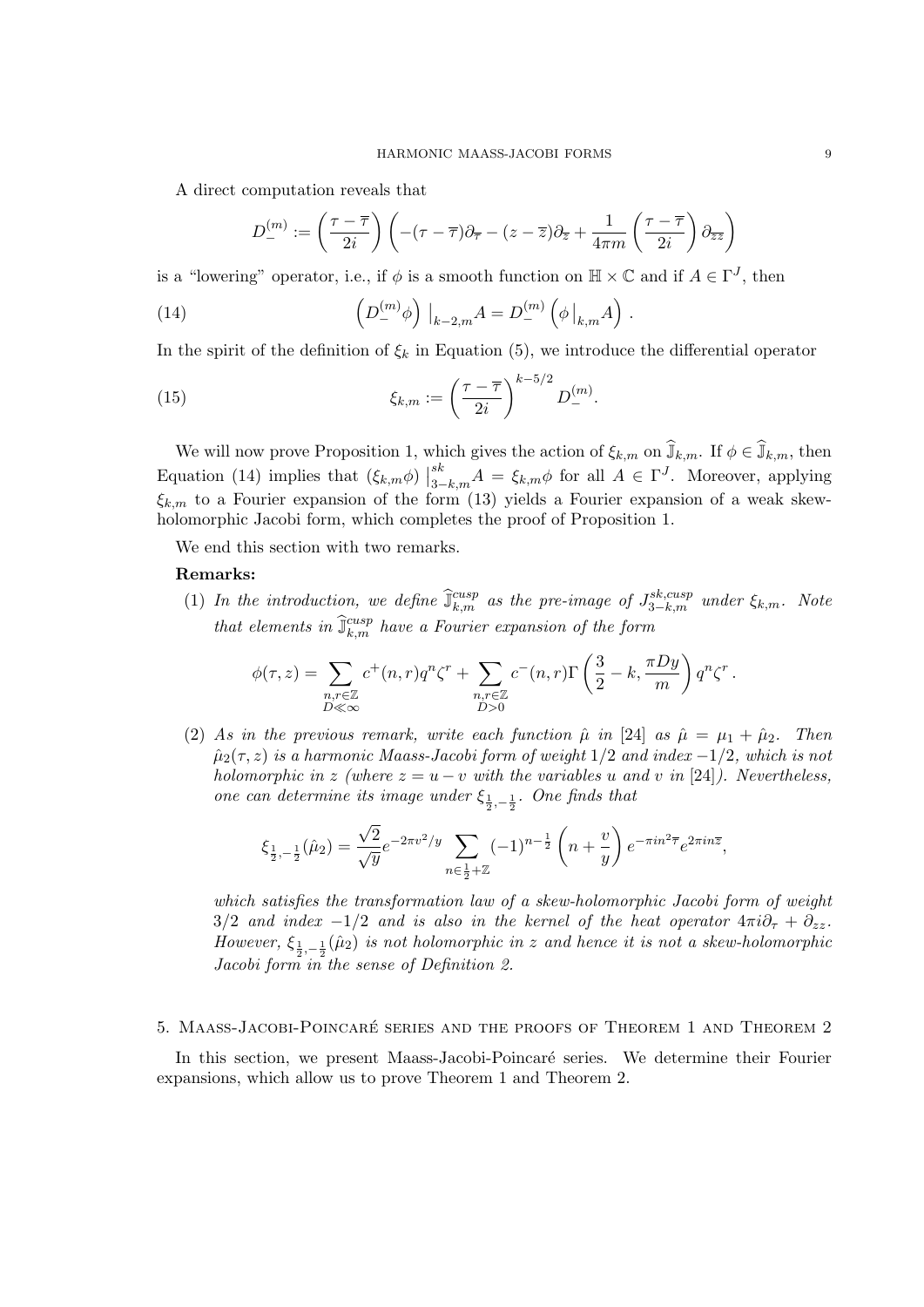First, we construct an eigenfunction of the differential operator  $C^{k,m}$  in order to define the Maass-Jacobi-Poincaré series in Equation (18). Let  $M_{\nu,\mu}$  be the usual M-Whittaker function, which is a solution to the differential equation

(16) 
$$
\frac{\partial^2}{\partial w^2} f(w) + \left( -\frac{1}{4} + \frac{\nu}{w} + \frac{\frac{1}{4} - \mu^2}{w^2} \right) f(w) = 0.
$$

Let  $D = r^2 - 4nm \neq 0$ , and for  $s \in \mathbb{C}, \kappa \in \frac{1}{2}$  $\frac{1}{2}\mathbb{Z}$ , and  $t \in \mathbb{R} \setminus \{0\}$ , define

(17) 
$$
\mathcal{M}_{s,\kappa}(t) := |t|^{-\frac{\kappa}{2}} M_{\text{sgn}(t)\frac{\kappa}{2}, s-\frac{1}{2}}(|t|)
$$

and

$$
\phi_{k,m,s}^{(n,r)}(\tau,z) := \mathcal{M}_{s,k-\frac{1}{2}}\left(-\frac{\pi D y}{m}\right) e\left(rz + \frac{ir^2y}{4m} + nx\right).
$$

**Lemma 1.** The function  $\phi_{k,m,s}^{(n,r)}$  is an eigenfunction of the operator  $C^{k,m}$  with eigenvalue  $-2s(1-s) - \frac{1}{2}$  $\frac{1}{2}(k^2-3k+\frac{5}{4})$  $\frac{5}{4}$ .

**Proof:** If  $\ell$  is an integer, then one can verify that (see also [8])

$$
\varphi_{k,-\ell,s}(\tau):=\mathcal{M}_{s,k}(-4\pi\ell y)e(-\ell x)
$$

is an eigenfunction of  $\Delta_k$  with eigenvalue  $s(1-s) + \frac{1}{4}(k^2-2k)$ . It is easy to see that the action of  $C^{k,m}$  on functions in  $\widehat{\mathbb{J}}_{k,m}$  agrees with that of

$$
-2(\tau-\overline{\tau})^2\partial_{\tau\overline{\tau}}-(2k-1)(\tau-\overline{\tau})\partial_{\overline{\tau}}+\frac{(\tau-\overline{\tau})^2}{4\pi im}\partial_{\overline{\tau}zz}=-2\cdot\Delta_{k-\frac{1}{2}}+\frac{(\tau-\overline{\tau})^2}{4\pi im}\partial_{\overline{\tau}zz}.
$$

We write

$$
\phi_{k,m,s}^{(n,r)}(\tau,z) = e\left(\frac{r^2}{4m}\tau + rz\right)\varphi_{k,-\frac{D}{4m},s}(\tau)
$$

to find that

$$
C^{k,m} \left( \phi_{k,m,s}^{(n,r)} \right) = e \left( \frac{r^2}{4m} \tau + rz \right) \left( -2\Delta_{k-\frac{1}{2}} \left( \varphi_{k,-\frac{D}{4},s} \right) \right)
$$
  
= 
$$
\left( -2s(1-s) - \frac{1}{2} \left( k^2 - 3k + \frac{5}{4} \right) \right) \phi_{k,m,s}^{(n,r)}.
$$

 $\Box$ 

We consider the Poincaré series

(18) 
$$
P_{k,m,s}^{(n,r)}(\tau,z) := \sum_{A \in \Gamma_{\infty}^J \backslash \Gamma^J} \left( \phi_{k,m,s}^{(n,r)} \big|_{k,m} A \right) (\tau,z).
$$

The estimate

$$
\mathcal{M}_{s,k-\frac{1}{2}}(y)\ll y^{\text{Re}(s)-\frac{2k-1}{4}}\qquad (y\rightarrow 0)
$$

yields that  $P_{k,m,s}^{(n,r)}$  is absolutely and uniformly convergent for  $\text{Re}(s) > \frac{5}{4}$  $\frac{5}{4}$ . Of particular interest are the cases  $s \in \left\{\frac{k}{2} - \frac{1}{4}\right\}$  $\frac{1}{4}, \frac{5}{4} - \frac{k}{2}$  $\frac{k}{2}$ , for which the  $P_{k,m,s}^{(n,r)}$  are annihilated by  $C^{k,m}$  and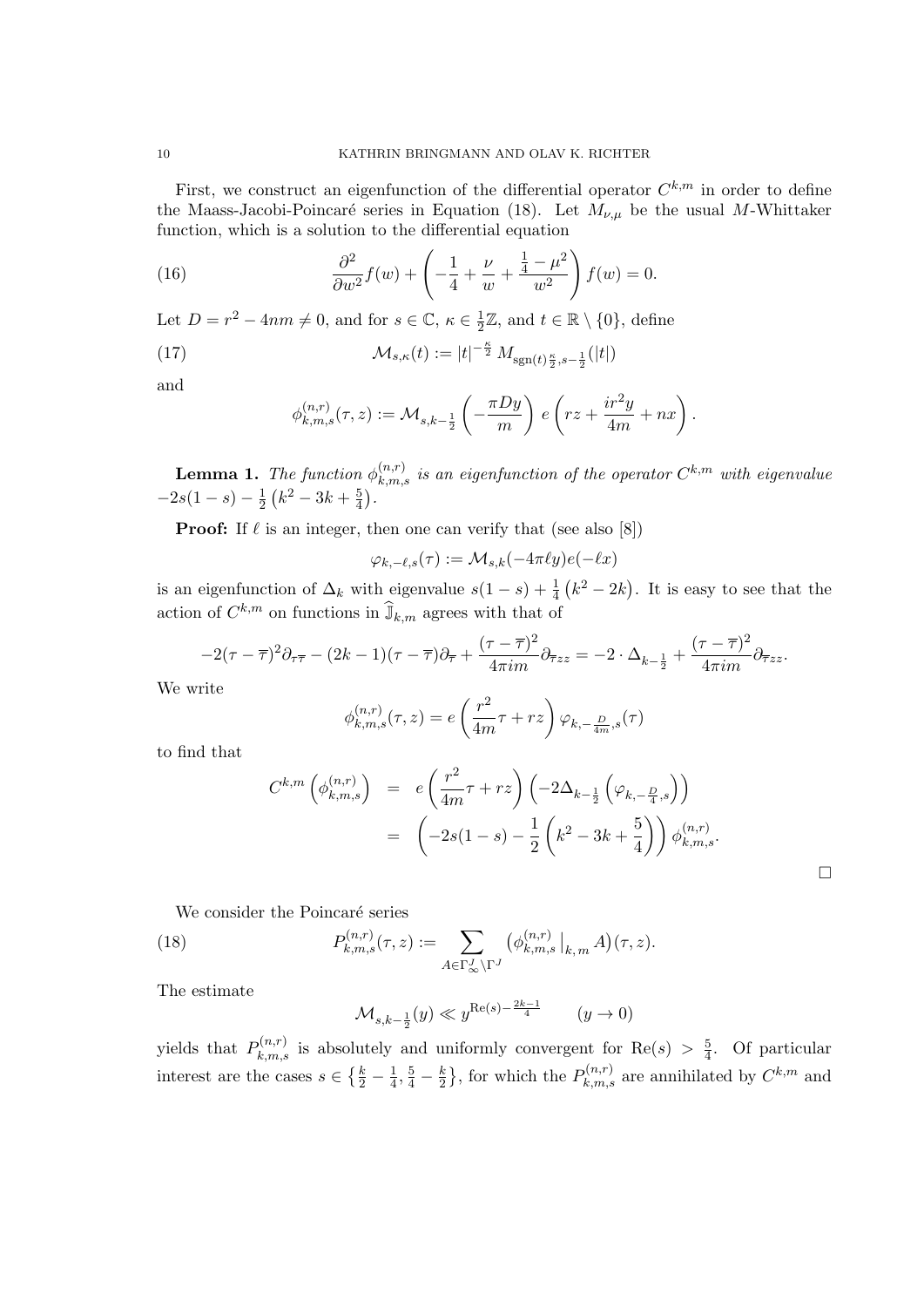thus provide elements of  $\widehat{\mathbb{J}}_{k,m}$ . We give the Fourier expansion of  $P_{k,m,s}^{(n,r)}$  in the next theorem after introducing a modified W-Whittaker function. For  $s \in \mathbb{C}$ ,  $\kappa \in \frac{1}{2}$  $\frac{1}{2}\mathbb{Z}$ , and  $t \in \mathbb{R} \setminus \{0\}$ , set

(19) 
$$
\mathcal{W}_{s,\kappa}(t) := |t|^{-\frac{\kappa}{2}} W_{\text{sgn}(t)\frac{\kappa}{2}, s-\frac{1}{2}}(|t|),
$$

where  $W_{\nu,\mu}$  denotes the usual W-Whittaker function, which is also a solution to the Differential Equation (16).

Theorem 4. We have

(20) 
$$
P_{k,m,s}^{(n,r)}(\tau,z) = q^n \mathcal{M}_{s,k-\frac{1}{2}}\left(-\frac{\pi D y}{m}\right) e\left(\frac{i D y}{4m}\right) \vartheta_{k,m}^{(r)}(\tau,z) + \sum_{n',r' \in \mathbb{Z}} c_{y,s}(n',r') q^{n'} \zeta^{r'},
$$

where

$$
c_{y,s}(n',r') := b_{y,s}(n',r') + (-1)^k b_{y,s}(n',-r')
$$

and where  $b_{y,s}(n',r')$  is given as follows (recall  $D' = r'^2 - 4n'm$ ): (1) If  $DD' > 0$ , then  $b_{y,s}(n',r')$  equals

$$
\sqrt{2}\pi i^{-k} m^{-\frac{1}{2}} \frac{\Gamma(2s)}{\Gamma(s - sgn(D')\frac{2k-1}{4})} \left(\frac{D'}{D}\right)^{\frac{k-3}{2}-\frac{3}{4}} e\left(\frac{iD'y}{4m}\right) W_{s,k-\frac{1}{2}}\left(-\frac{\pi D'y}{m}\right) \times \sum_{c>0} c^{-\frac{3}{2}} K_c(n,r,n',r') J_{2s-1}\left(\frac{\pi \sqrt{D'D}}{mc}\right),
$$

where  $\Gamma$  is the usual Gamma-function. (2) If  $D' = 0$ , then  $b_{y,s}(n', r')$  equals

$$
y^{\frac{5-2k}{4}-s}\frac{1}{\Gamma\left(s+\frac{2k-1}{4}\right)\Gamma\left(s-\frac{2k-1}{4}\right)}a_s(n'r'),
$$

where  $a_s(n', r')$  is holomorphic for  $\sigma > \frac{5}{4}$ . (3) If  $DD' < 0$ , then  $b_{y,s}(n',r')$  equals

$$
\sqrt{2}\pi i^{-k} m^{-\frac{1}{2}} \frac{\Gamma(2s)}{\Gamma(s - sgn(D')\frac{2k-1}{4})} \left(\frac{|D'|}{|D|}\right)^{\frac{k}{2}-\frac{3}{4}} e\left(\frac{iD'y}{4m}\right) W_{s,k-\frac{1}{2}}\left(\frac{-\pi D'y}{m}\right)
$$

$$
\times \sum_{c>0} c^{-\frac{3}{2}} K_c(n,r,n',r') I_{2s-1}\left(\frac{\pi \sqrt{|D'D|}}{mc}\right),
$$

where I is the usual I-Bessel-function.

**Proof:** A set of representatives of  $\Gamma_{\infty}^{J} \backslash \Gamma^{J}$  is given by  $\{ \begin{bmatrix} \begin{pmatrix} a & b \\ c & d \end{pmatrix}, (a\lambda, b\lambda) \end{bmatrix} \}$ , where  $c, d \in \mathbb{Z}$ with  $(c, d) = 1, \lambda \in \mathbb{Z}$ , and where for each pair  $(c, d)$ , the integers a, b are chosen such that  $ad - bc = 1$ . It is easy to see that the contribution from  $c = 0$  yields the first term on the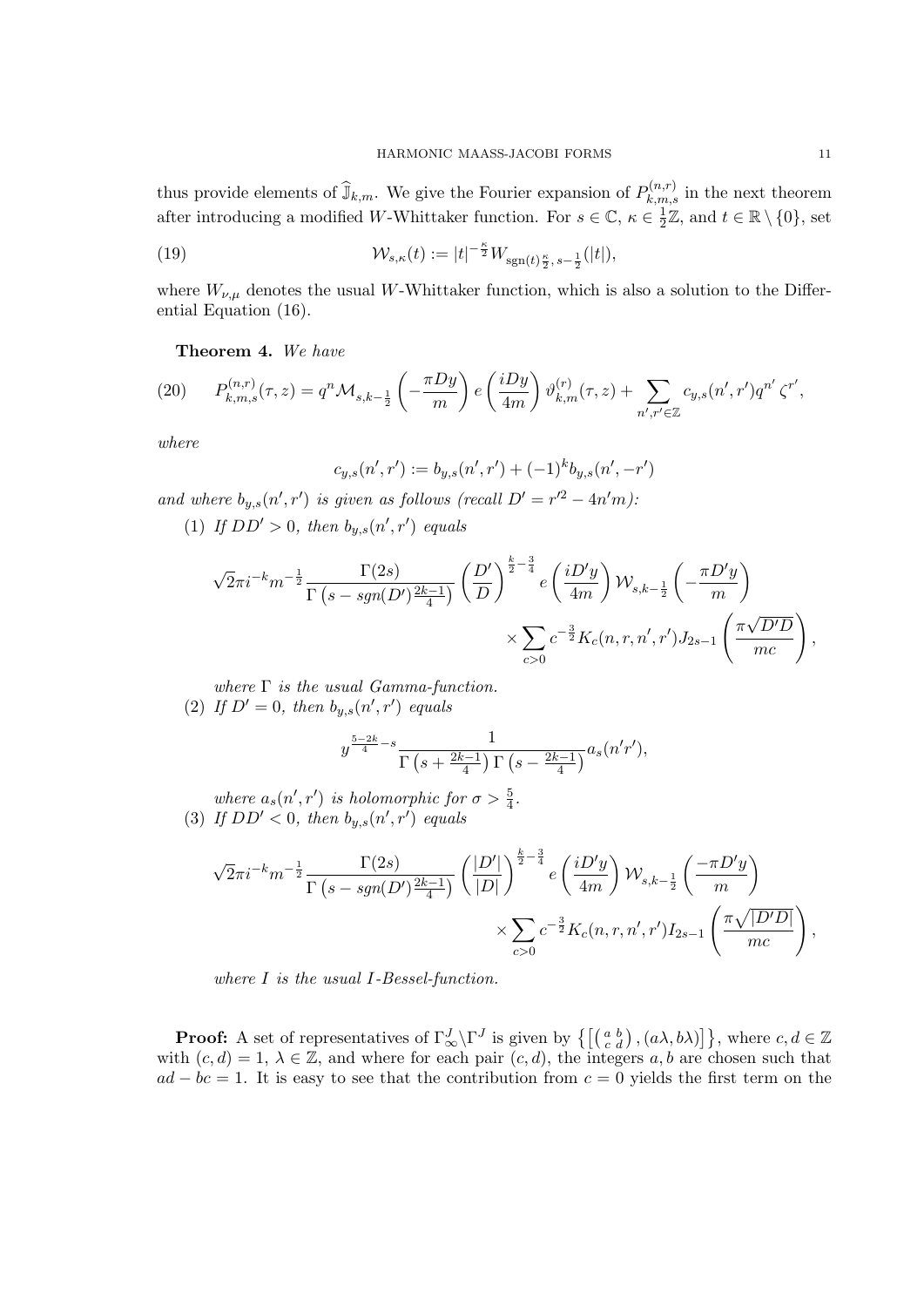right hand side of Equation (20). We now only consider the contribution from  $c > 0$ , since the case  $c < 0$  is similar. We use the identities

$$
\frac{a\tau + b}{c\tau + d} = \frac{a}{c} - \frac{1}{c(c\tau + d)},
$$

$$
m\lambda^2 \frac{a\tau + b}{c\tau + d} + \frac{2\lambda mz}{c\tau + d} - \frac{cmz^2}{c\tau + d} = -\frac{c}{c\tau + d}m\left(z - \frac{\lambda}{c}\right)^2 + \frac{a}{c}m\lambda^2,
$$

$$
\frac{z}{c\tau + d} + \lambda \frac{a\tau + b}{c\tau + d} = \frac{z - \frac{\lambda}{c}}{c\tau + d} + \frac{a\lambda}{c}
$$

to verify that the contribution from  $c > 0$  is given by

$$
\sum_{\substack{c>0\\d \pmod{c}\\ \lambda \pmod{c}\\ \alpha,\beta \in \mathbb{Z}}} c^{-k} \left(\tau + \frac{d}{c} + \alpha\right)^{-k} e\left(-\frac{1}{\tau + \frac{d}{c} + \alpha} m\left(z - \frac{\lambda}{c} - \beta\right)^2 + \frac{a}{c} m \lambda^2\right) \times \phi_{k,m,s}^{(n,r)} \left(\frac{a}{c} - \frac{1}{c^2 \left(\tau + \frac{d}{c} + \alpha\right)}, \frac{z - \frac{\lambda}{c} - \beta}{c \left(\tau + \frac{d}{c} + \alpha\right)} + \frac{a\lambda}{c}\right).
$$

The next task is to compute the Fourier expansion of

$$
F(\tau, z) := \sum_{\alpha, \beta \in \mathbb{Z}} (\tau + \alpha)^{-k} e\left(-\frac{1}{\tau + \alpha} m (z - \beta)^2\right) \phi_{k,m,s}^{(n,r)}\left(\frac{a}{c} - \frac{1}{c^2 (\tau + \alpha)}, \frac{z - \beta}{c (\tau + \alpha)} + \frac{a\lambda}{c}\right).
$$

Poisson summation shows that

$$
F(\tau,z)=\sum_{n',r'\in\mathbb{Z}}a_y(n',r')e(n'x+r'z)
$$

with

$$
a_y(n',r') = \int_{\mathbb{R}^2} t^{-k} e\left(-\frac{mw^2}{t}\right) \phi_{k,m,s}^{(n,r)}\left(\frac{a}{c} - \frac{1}{c^2t}, \frac{w}{ct} + \frac{a\lambda}{c}\right) e\left(-n'x' + r'w\right) dx'du',
$$

where  $w = u' + iv'$  with v' arbitrary and  $t = x' + iy$ . We employ the identities

$$
\operatorname{Re}\left(\frac{a}{c} - \frac{1}{c^2t}\right) = \frac{a}{c} - \frac{x'}{c^2|t|^2},
$$
  

$$
\operatorname{Im}\left(\frac{a}{c} - \frac{1}{c^2t}\right) = \frac{y}{c^2|t|^2}
$$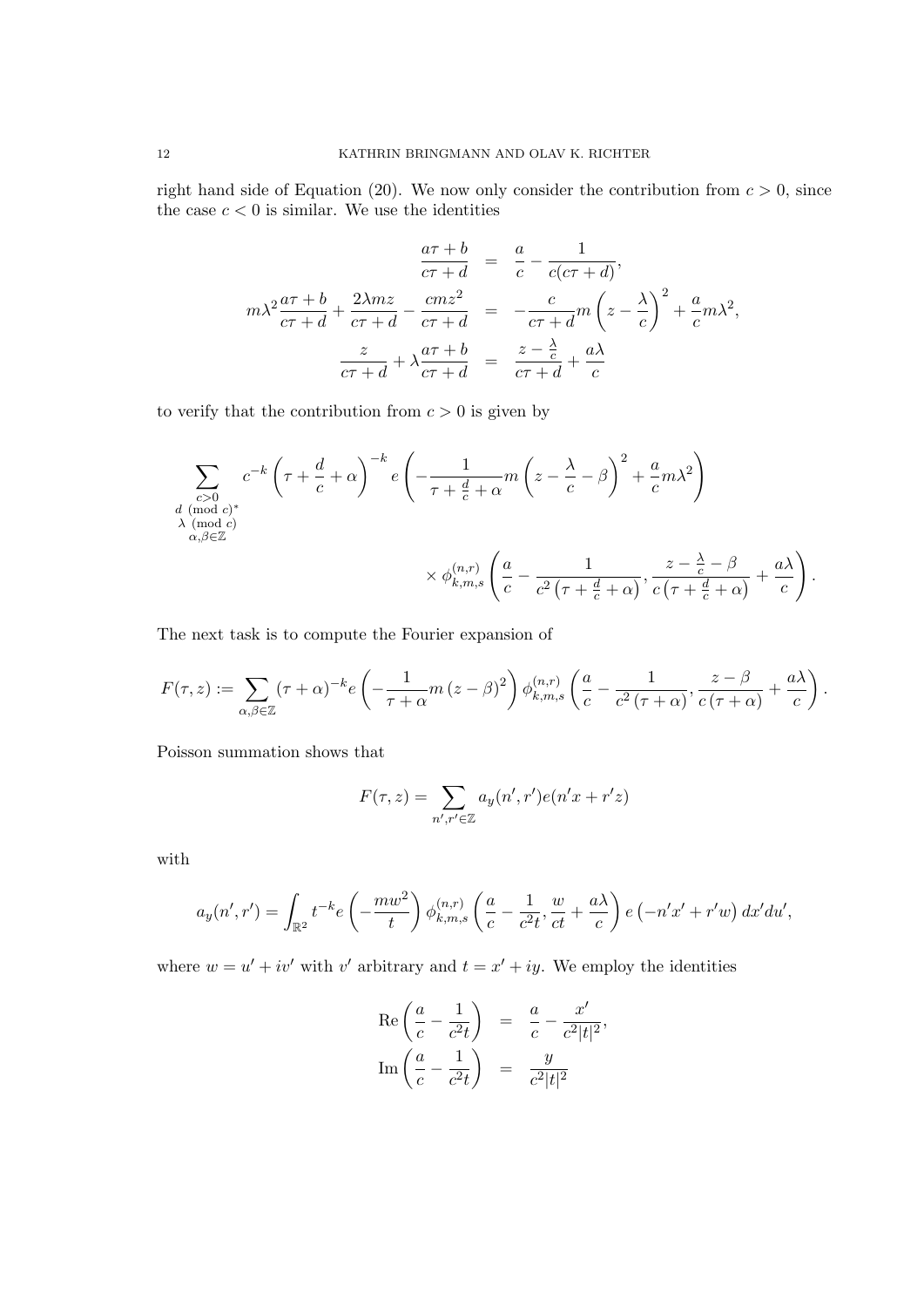to find that

$$
a_y(n',r') = e\left(\frac{na}{c} + \frac{ra\lambda}{c}\right) \int_{\mathbb{R}} t^{-k} \mathcal{M}_{s,k-\frac{1}{2}}\left(-\frac{\pi Dy}{mc^2|t|^2}\right) e\left(-n'x' + \frac{ir^2y}{4mc^2|t|^2} - \frac{nx'}{c^2|t|^2}\right) \times \int_{\mathbb{R}} e\left(-r'w - \frac{w^2m}{t} + \frac{rw}{ct}\right) du'dx' = e\left(\frac{na}{c} + \frac{ra\lambda}{c} - \frac{rr'}{2mc}\right) m^{-\frac{1}{2}}(2i)^{-\frac{1}{2}} e\left(\frac{ir'^2y}{4m}\right) \times \int_{\mathbb{R}} t^{-(k-\frac{1}{2})} \mathcal{M}_{s,k-\frac{1}{2}}\left(-\frac{\pi Dy}{mc^2|t|^2}\right) e\left(-\frac{D'x'}{4m} + \frac{Dx'}{4mc^2|t|^2}\right) dx'.
$$

We omit further details and only point out that the evaluations of the Bessel function integral on p. 176 of Fay [14] will finish the proof.  $\square$ 

We now restrict to the cases  $s \in \left\{\frac{k}{2} - \frac{1}{4}\right\}$  $\frac{1}{4}, \frac{5}{4} - \frac{k}{2}$  $\frac{k}{2}$ . We observe that the Gamma function has poles at non-positive integers to see that Theorem 4 reduces to the following Corollary.

Corollary 1. For  $s \in \left\{\frac{k}{2} - \frac{1}{4}\right\}$  $\frac{1}{4}, \frac{5}{4} - \frac{k}{2}$  $\frac{k}{2}$ } the functions  $P_{k,m,s}^{(n,r)}$  are in  $\widehat{\mathbb{J}}_{k,m}$  and have Fourier expansions of the form:

$$
P_{k,m,s}^{(n,r)}(\tau,z) = q^n \mathcal{M}_{s,k-\frac{1}{2}}\left(-\frac{\pi D y}{m}\right) e\left(\frac{i D y}{4 m}\right) \vartheta_{k,m}^{(r)}(\tau,z) + c(\tau,z) + \sum_{n',r' \in \mathbb{Z}} c_{n,r}^{(k)}(n',r') e\left(\frac{i D' y}{4 m}\right) \mathcal{W}_{s,k-\frac{1}{2}}\left(-\frac{\pi D' y}{m}\right) q^{n'} \zeta^{r'},
$$

where

(21) 
$$
c(\tau, z) := \sum_{\substack{n', r' \in \mathbb{Z} \\ D' = 0}} c_{n, r}^{(k)}(n', r') q^{n'} \zeta^{r'}
$$

only occurs for  $k < 0$ . As stated in Equation (1) of the introduction,

$$
c_{n,r}^{(k)}(n',r') := b_{n,r}^{(k)}(n',r') + (-1)^k b_{n,r}^{(k)}(n',-r').
$$

We have (recall  $D' = r'^2 - 4n'm$ ):

(1) If  $D > 0$  and  $k > 3$ , then  $b_{n,r}^{(k)}(n',r') = 0$  unless  $D' < 0$ , in which case it equals

$$
\sqrt{2\pi i}^{-k} m^{-\frac{1}{2}} \left(\frac{|D'|}{D}\right)^{\frac{k}{2}-\frac{3}{4}} \sum_{c>0} c^{-\frac{3}{2}} K_c(n,r,n',r') I_{k-\frac{3}{2}} \left(\frac{\pi \sqrt{|D'|D}}{mc}\right).
$$

(2) If  $D > 0$  and  $k < 0$ , then  $b_{n,r}^{(k)}(n',r')$  is given by

$$
\sqrt{2}\pi i^{-k} m^{-\frac{1}{2}} \left(\frac{D'}{D}\right)^{\frac{k}{2}-\frac{3}{4}} \left(\frac{3}{2}-k\right) \sum_{c>0} c^{-\frac{3}{2}} K_c(n,r,n',r') J_{\frac{3}{2}-k} \left(\frac{\pi \sqrt{D'D}}{mc}\right) \qquad \text{if } D' > 0,
$$
  

$$
\sqrt{2}\pi i^{-k} m^{-\frac{1}{2}} \left(\frac{|D'|}{D}\right)^{\frac{k}{2}-\frac{3}{4}} \Gamma\left(\frac{5}{2}-k\right) \sum_{c>0} c^{-\frac{3}{2}} K_c(n,r,n',r') I_{\frac{3}{2}-k} \left(\frac{\pi \sqrt{|D'|D}}{mc}\right) \qquad \text{if } D' < 0.
$$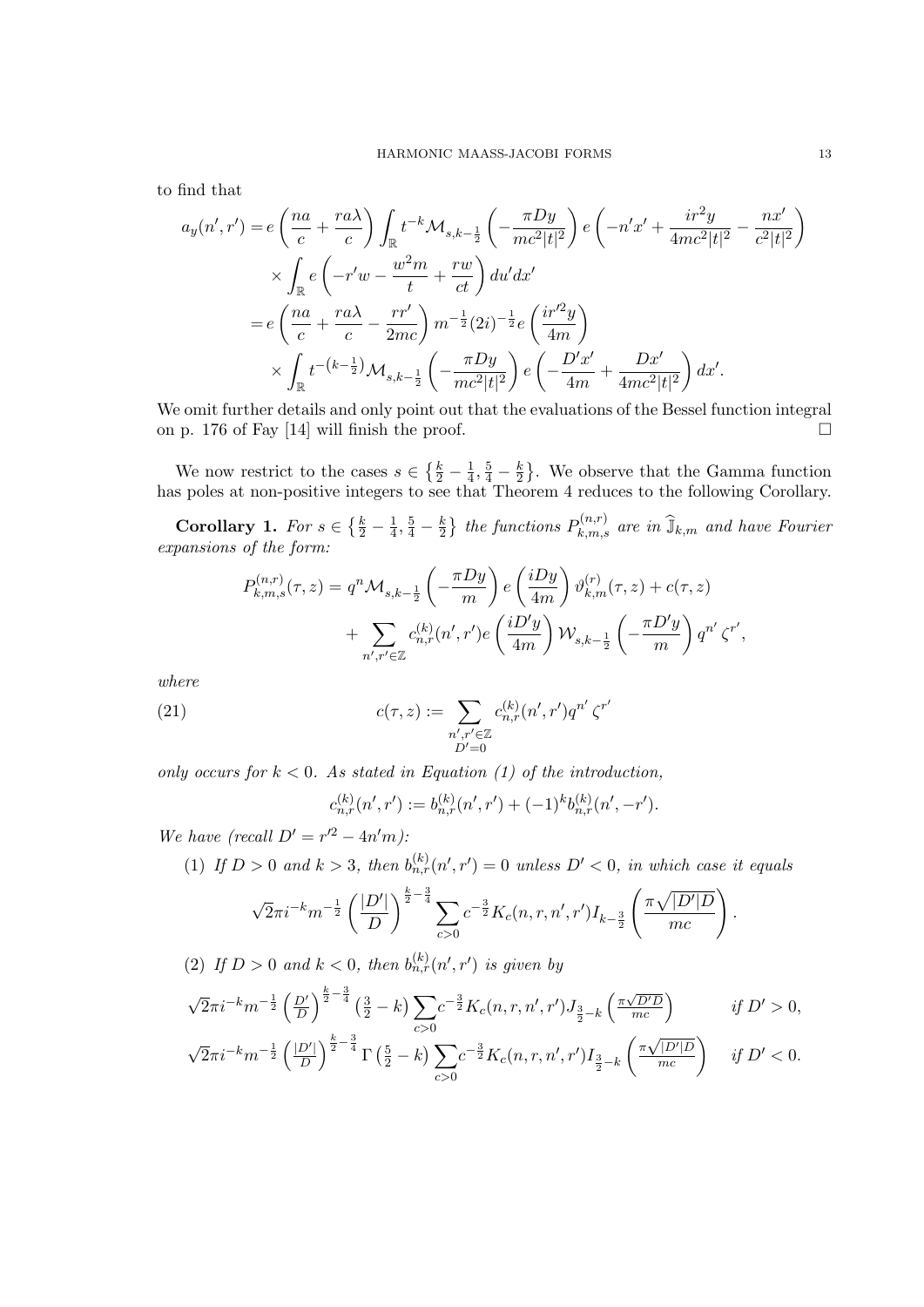(3) If  $D < 0$  and  $k > 3$ , then  $b_{n,r}^{(k)}(n',r') = 0$  unless  $D' < 0$ , in which case it equals

$$
\sqrt{2}\pi i^{-k} m^{-\frac{1}{2}} \left(\frac{D'}{D}\right)^{\frac{k}{2}-\frac{3}{4}} \sum_{c>0} c^{-\frac{3}{2}} K_c(n,r,n',r') J_{k-\frac{3}{2}} \left(\frac{\pi \sqrt{D'D}}{mc}\right).
$$

(4) If  $D < 0$  and  $k < 0$ , then  $b_{n,r}^{(k)}(n',r')$  is given by

$$
\sqrt{2}\pi i^{-k}m^{-\frac{1}{2}}\left(\frac{D'}{|D|}\right)^{\frac{k}{2}-\frac{3}{4}}\left(\frac{3}{2}-k\right)\sum_{c>0}c^{-\frac{3}{2}}K_c(n,r,n',r')I_{\frac{3}{2}-k}\left(\frac{\pi\sqrt{D'|D|}}{mc}\right) \quad \text{if } D' > 0,
$$
  

$$
\sqrt{2}\pi i^{-k}m^{-\frac{1}{2}}\left(\frac{D'}{D}\right)^{\frac{k}{2}-\frac{3}{4}}\Gamma\left(\frac{5}{2}-k\right)\sum_{c>0}c^{-\frac{3}{2}}K_c(n,r,n',r')J_{\frac{3}{2}-k}\left(\frac{\pi\sqrt{D'D}}{mc}\right) \quad \text{if } D' < 0.
$$

We normalize the Poincaré series for  $s \in \left\{\frac{k}{2} - \frac{1}{4}\right\}$  $\frac{1}{4}, \frac{5}{4} - \frac{k}{2}$  $\frac{k}{2}$  as follows:

(22) 
$$
\mathcal{P}_{k,m}^{(n,r)}(\tau,z) := \begin{cases} i^{2k-1} \left(\frac{3}{2} - k\right) P_{k,m,\frac{k}{2} - \frac{1}{4}}^{(n,r)}(\tau,z) & \text{if } D > 0, k > 0, \\ -\left(\frac{\pi D}{m}\right)^{k-\frac{3}{2}} \frac{1}{k-\frac{3}{2}} P_{k,m,\frac{5}{4} - \frac{k}{2}}^{(n,r)}(\tau,z) & \text{if } D > 0, k < 0, \\ \Gamma\left(k-\frac{1}{2}\right) i^{2k-3} P_{k,m,\frac{k}{2} - \frac{1}{4}}^{(n,r)}(\tau,z) & \text{if } D < 0, k > 0, \\ P_{k,m,\frac{5}{4} - \frac{k}{2}}^{(n,r)}(\tau,z) & \text{if } D < 0, k < 0. \end{cases}
$$

An inspection of the Fourier expansions of  $\mathcal{P}_{k,m}^{(n,r)}$  reveals that Theorem 1 follows from the identity

(23) 
$$
K_c(n, r, n', r') = K_c(n', r', n, r),
$$

which is proved by replacing first  $d \mapsto \bar{d}$  and then  $\lambda \mapsto -\lambda \bar{d}$  in Equation (9).

Now we turn to the proof of Theorem 2. Note that the differential operator  $\xi_{k,m}$  annihilates meromorphic functions. For  $k > 0$  the Poincaré series are meromorphic and hence we may assume that  $k < 0$ . We decompose  $\mathcal{P}_{k,m}^{(n,r)}$  (for  $D > 0$ ) into holomorphic and non-holomorphic parts. The identities

$$
\mathcal{W}_{\frac{5}{4} - \frac{k}{2}, k - \frac{1}{2}}(y) = \mathcal{W}_{\frac{2k-1}{4}, k - \frac{1}{2}}(y) = e^{-\frac{y}{2}},
$$
\n
$$
\mathcal{W}_{\frac{5}{4} - \frac{k}{2}, k - \frac{1}{2}}(-y) = \mathcal{W}_{\frac{2k-1}{4}, k - \frac{1}{2}}(-y) = e^{\frac{y}{2}} \Gamma\left(\frac{3}{2} - k, y\right),
$$
\n
$$
\mathcal{M}_{\frac{2k-1}{4}, k - \frac{1}{2}}(-y) = e^{\frac{y}{2}},
$$
\n
$$
\mathcal{M}_{\frac{5}{4} - \frac{k}{2}, k - \frac{1}{2}}(-y) = \left(k - \frac{3}{2}\right) e^{\frac{y}{2}} \Gamma\left(\frac{3}{2} - k, y\right) - \left(k - \frac{3}{2}\right) e^{\frac{y}{2}} \Gamma\left(\frac{3}{2} - k\right)
$$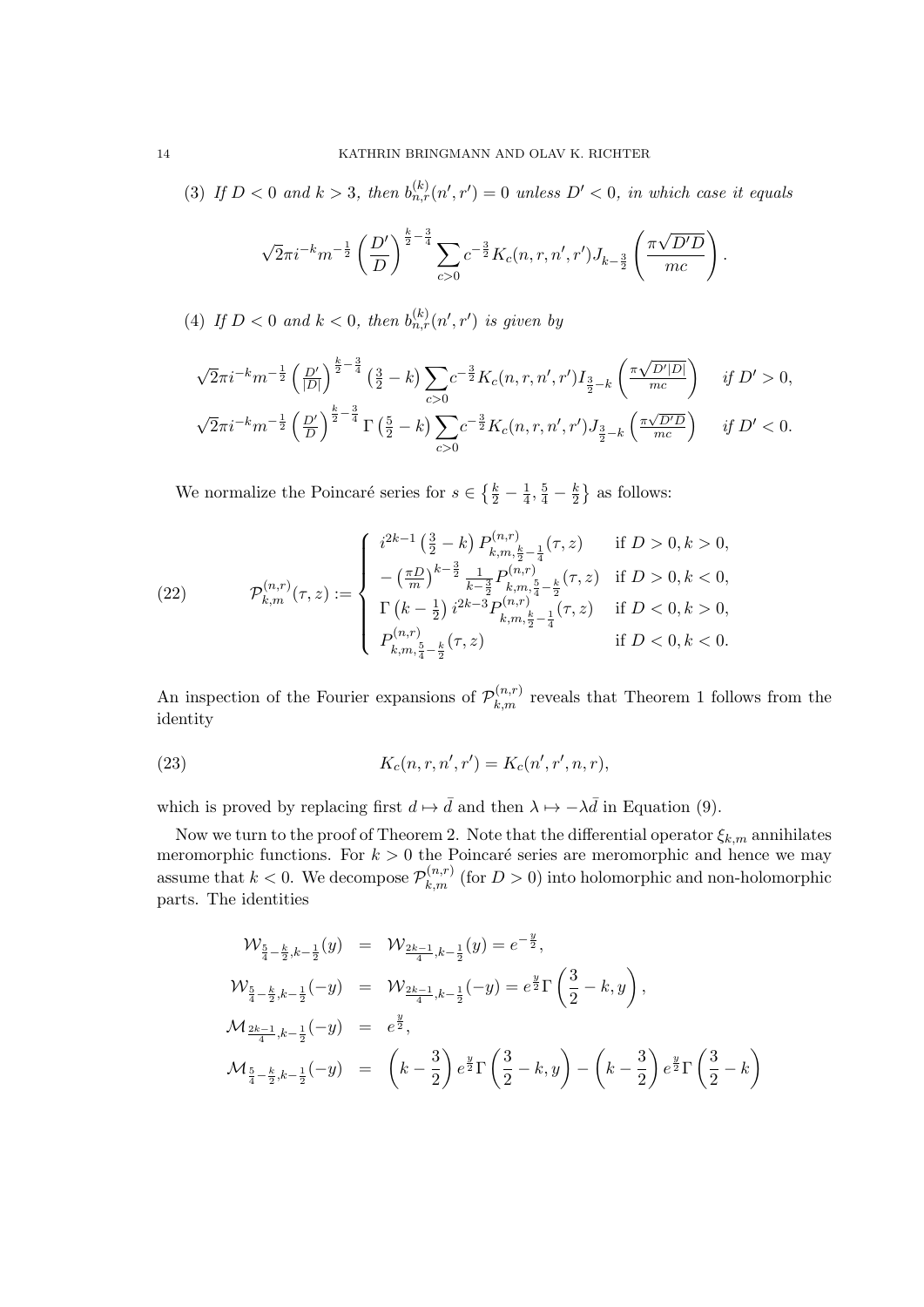give that

$$
\mathcal{P}_{k,m}^{(n,r)}(\tau,z) = -q^n \left(\frac{\pi D}{m}\right)^{k-\frac{3}{2}} \Gamma\left(\frac{3}{2} - k, \frac{\pi Dy}{m}\right) \vartheta_{k,m}^{(r)}(\tau,z) + \sum_{n',r' \in \mathbb{Z}} c_{n,r}^{(k)}(n',r') q^{n'} \zeta^{r'}
$$

$$
-\frac{1}{k-\frac{3}{2}} \left(\frac{\pi D}{m}\right)^{k-\frac{3}{2}} \sum_{\substack{n',r' \in \mathbb{Z} \\ D' > 0}} c_{n,r}^{(k)}(n',r') \Gamma\left(\frac{3}{2} - k, \frac{\pi D'y}{m}\right) q^{n'} \zeta^{r'}.
$$

It is easy to check that

(24) 
$$
\xi_{k,m}\left(\Gamma\left(\frac{3}{2}-k,ay\right)\right)=-a^{\frac{3}{2}-k}e^{-ay},
$$

which yields the Fourier expansion of  $\xi_{k,m}$   $(\mathcal{P}_{k,m}^{(n,r)})$ . A comparison with the Fourier expansion of  $P_{3-k,m}^{(n,r)sk}$  in Theorem 3 (where we may replace  $r' \mapsto -r'$ ) then leads to Theorem 2. Finally, we remark that Theorem 2 shows that  $\mathcal{P}_{k,m}^{(n,r)} \in \widehat{\mathbb{J}}_{k,m}^{cusp}$ .

### 6. Lifting maps

In this section, we will show that Diagram (2) is commutative. Note that  $J_{3-k,1}^{sk,cusp} = \{0\}$ if  $3 - k$  is negative or even and hence we assume that k is a negative and even. First recall that  $f \in \widehat{S}_{k-\frac{1}{2}}^+$  has a Fourier expansion of the form:

$$
f(\tau) = \sum_{\substack{n \gg -\infty \\ (-1)^{k-1}n \equiv 0,1 \pmod{4}}} c^+(n)q^n + \sum_{\substack{n < 0 \\ (-1)^{k-1}n \equiv 0,1 \pmod{4}}} c^-(n)\Gamma\left(\frac{3}{2} - k, 4\pi|n|y\right)q^n.
$$

A direct computation shows that

$$
h(\tau) := \xi_{k-\frac{1}{2}}(f) = -(4\pi)^{\frac{3}{2}-k} \sum_{\substack{n>0 \ (1) \, k \, n \equiv 0,1 \pmod{4}}} \overline{c^{-}(-n)} n^{\frac{3}{2}-k} q^n \in S^+_{\frac{5}{2}-k}.
$$

By setting

$$
h_0(\tau) := \frac{1}{4} \sum_{j=0}^3 h\left(\frac{\tau + j}{4}\right) \quad \text{and} \quad h_1(\tau) := \frac{1}{4} \sum_{j=0}^3 (-i)^j h\left(\frac{\tau + j}{4}\right),
$$

we find that

(25) 
$$
F_{\theta}(\tau, z) := \overline{h_0(\tau)} \theta_{1,0}(\tau, z) + \overline{h_1(\tau)} \theta_{1,1}(\tau, z) \in J_{3-k,1}^{sk,cusp},
$$

where for  $\mu = 0, 1$ ,

$$
\theta_{1,\mu}(\tau,z) := \sum_{\substack{r \in \mathbb{Z} \\ r \equiv \mu \pmod{2}}} q^{\frac{r^2}{4}} \zeta^r.
$$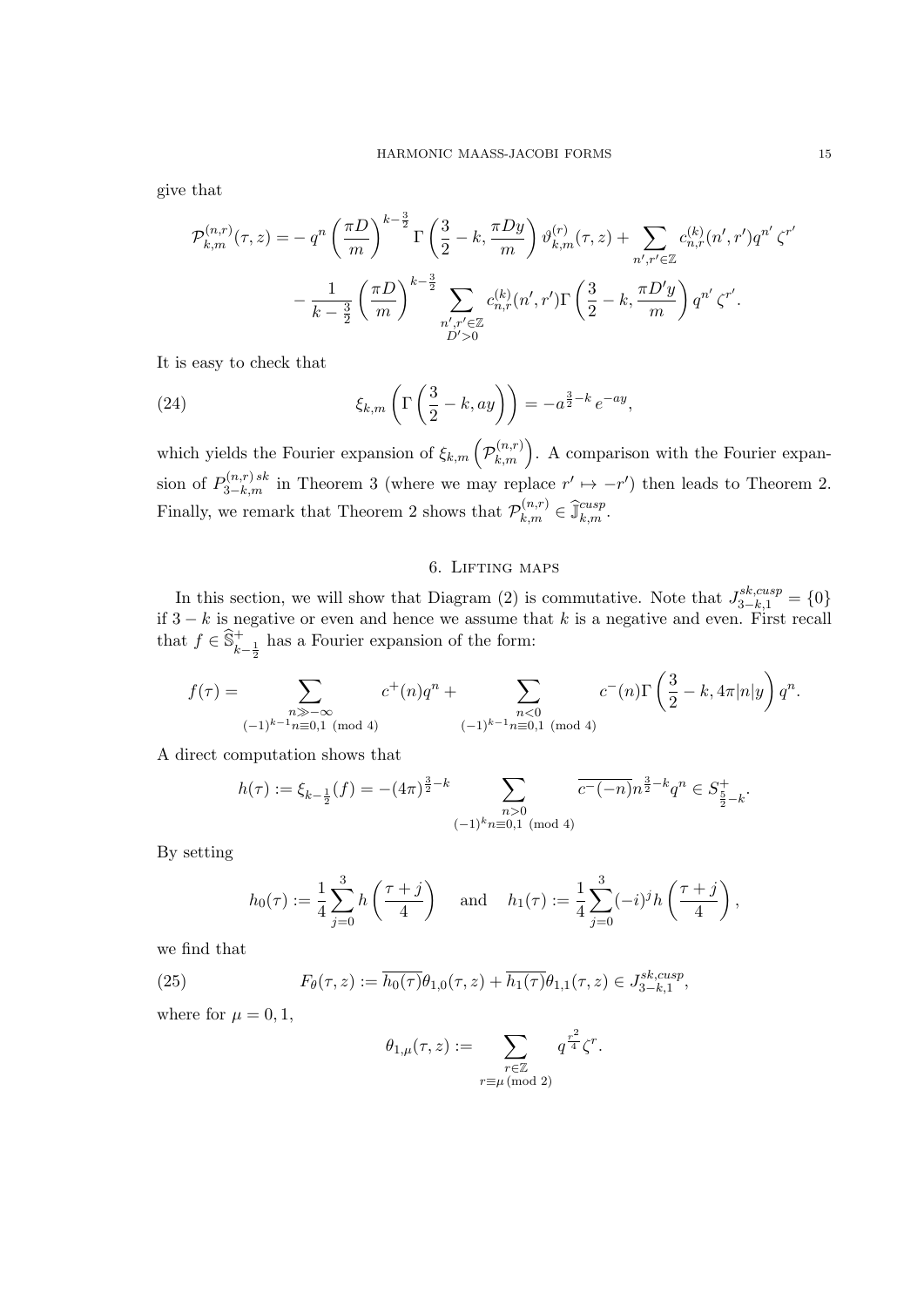On the other hand, for  $f \in \widehat{\mathbb{S}}_{k-\frac{1}{2}}^+$ , set

$$
H_0(\tau) := \frac{1}{4} \sum_{j=0}^3 f\left(\frac{\tau + j}{4}\right)
$$
 and  $H_1(\tau) := \frac{1}{4} \sum_{j=0}^3 i^j f\left(\frac{\tau + j}{4}\right)$ .

One can verify then that (see also Theorem 4.4 of [16])

(26) 
$$
\mathbb{F}_{\theta}(\tau, z) := H_0(\tau) \theta_{1,0}(\tau, z) + H_1(\tau) \theta_{1,1}(\tau, z) \in \hat{\mathbb{J}}_{k,1}^{cusp}
$$

and Equation (24) then yields that  $\xi_{k,1}(\mathbb{F}_{\theta}) = F_{\theta}$ . We conclude that Diagram (2) is commutative.

Acknowledgments: The authors thank Charles Conley, Don Zagier, and Sander Zwegers for useful discussions.

#### **REFERENCES**

- [1] Atkin, A., and Garvan, F. Relations between the ranks and cranks of partitions. Ramanujan J. 7, 1-3 (2003), 343–366.
- [2] BERNDT, R., AND SCHMIDT, R. Elements of the representation theory of the Jacobi group. Progr. Math. 163. Birkhäuser, Basel, 1998.
- [3] BRINGMANN, K. On the explicit construction of higher deformations of partition statistics. Duke Math. J. 144, no. 2 (2008), 195–233.
- [4] Bringmann, K., Garvan, F., and Mahlburg, K. Partition statistics and quasiharmonic Maass forms. Internat. Math. Res. Notices 2009, no. 1, 63–97.
- [5] Bringmann, K., and Lovejoy, J. Overpartitions and class numbers of binary quadratic forms. To appear in the Proceedings of the National Academy of Sciences (USA).
- [6] Bringmann, K., and Ono, K. Dyson's ranks and Maass forms. To appear in Annals of Mathematics.
- [7] BRINGMANN, K., AND ONO, K. The  $f(q)$  mock theta function conjecture and partition ranks. Invent. Math. **165**, no. 2 (2006), 243-266.
- [8] Bringmann, K., and Ono, K. Arithmetic properties of coefficients of half-integral weight Maass-Poincaré series. Math. Ann. 337, no. 3 (2007), 591–612.
- [9] Bringmann, K., and Ono, K. Lifting elliptic cusp forms to Maass forms with an application to partitions. Proc. Natl. Acad. Sci. USA 104, no. 10 (2007), 3725–3731.
- [10] Bringmann, K., and Zwegers, S. Rank-crank type PDE's and non-holomorphic Jacobi forms. To appear in Mathematical Research Letters.
- [11] Bruinier, J., and Funke, J. On two geometric theta lifts. Duke Math. J. 125, no. 1 (2004), 45–90.
- [12] Dyson, F. Some guesses in the theory of partitions. Eureka (Cambridge) 8 (1944), 10–15.
- [13] EICHLER, M., AND ZAGIER, D. The theory of Jacobi forms. Birkhäuser, Boston, 1985.
- [14] FAY, J. Fourier coefficients of the resolvent for a Fuchsian group. J. Reine Angew. Math. 293/294 (1977), 143–203.
- [15] MALMENDIER, A., AND ONO, K.  $SO(3)$ -Donaldson invariants of  $\mathbb{CP}^2$  and mock theta functions. Preprint.
- [16] Pitale, A. Jacobi Maass forms. Preprint.
- [17] Ramanujan, S. The lost notebook and other unpublished papers. Springer, Berlin, 1988. With an introduction by George E. Andrews.
- [18] Skoruppa, N.-P. Holomorphe und schiefholomorphe Jacobiformen. Preprint.
- [19] Skoruppa, N.-P. Binary quadratic forms and the Fourier coefficients of elliptic and Jacobi modular forms. J. Reine Angew. Math. 411 (1990), 66–95.
- [20] SKORUPPA, N.-P. Developments in the theory of Jacobi forms. Acad. Sci. USSR, Inst. Appl. Math., Khabarovsk (1990), 167–185.
- [21] Skoruppa, N.-P. Explicit formulas for the Fourier coeffcients of Jacobi and elliptic modular forms. Invent. Math. 102, no. 3 (1990), 501–520.